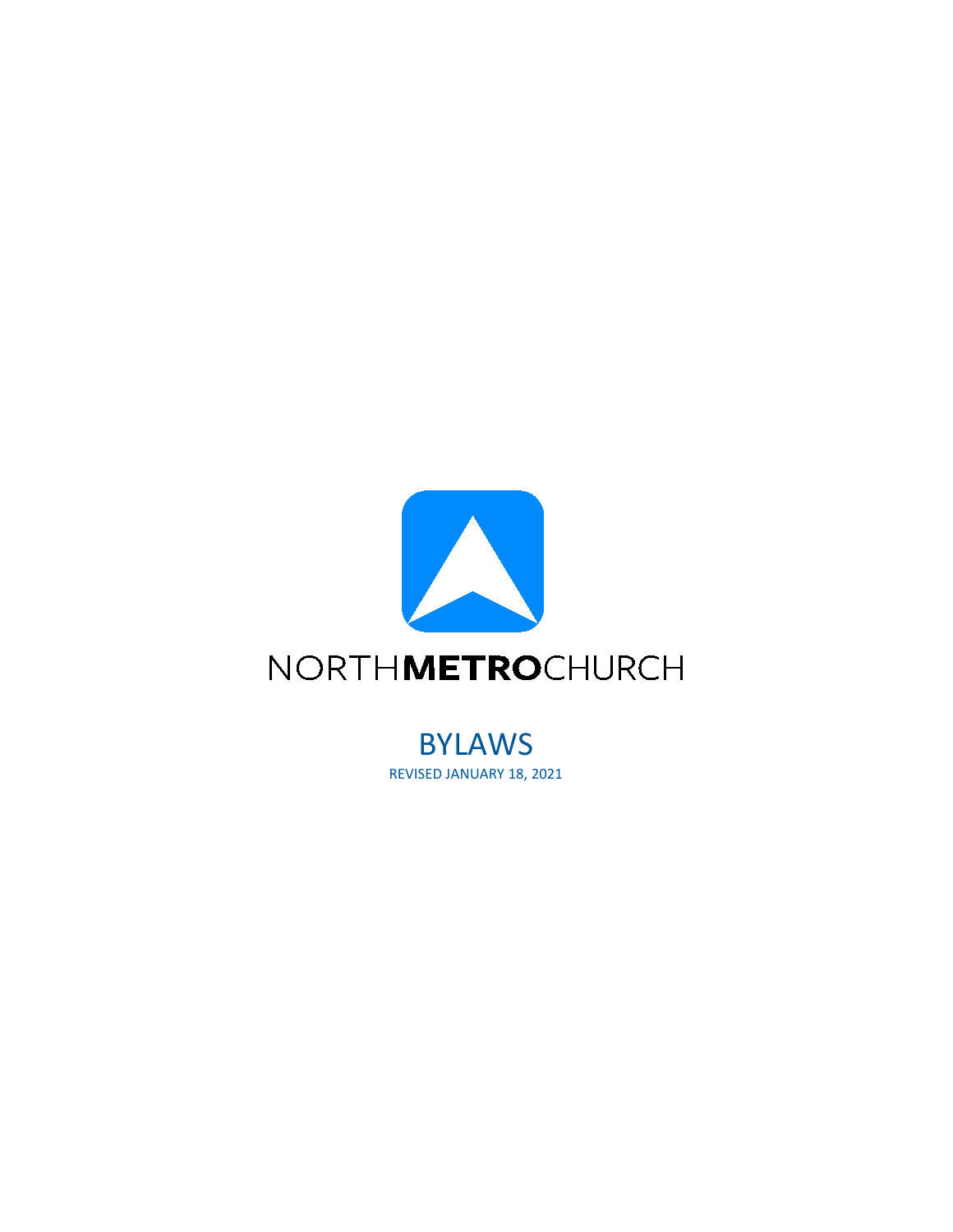

## **Contents**

| Preamble                                             |                                            |
|------------------------------------------------------|--------------------------------------------|
| <b>ARTICLE I Name</b>                                |                                            |
| <b>ARTICLE II Nonprofit Status</b>                   |                                            |
|                                                      | <b>ARTICLE III Purposes</b>                |
| <b>ARTICLE IV Powers and Restrictions</b>            |                                            |
| <b>ARTICLE V Affiliations</b>                        |                                            |
|                                                      | <b>ARTICLE VI Meetings</b>                 |
|                                                      | 6.1 Public Worship                         |
|                                                      | 6.2 Church Business Meetings               |
| <b>ARTICLE VII Articles of Faith</b>                 |                                            |
| 7.1                                                  | <b>Statement of Biblical Authority</b>     |
|                                                      | 7.2 Statement of Basic Belief              |
| 7.3                                                  | Statement on Marriage and Human            |
|                                                      | Sexuality                                  |
|                                                      | <b>ARTICLE VIII Church Property</b>        |
| 8.1                                                  | Maintenance and Records                    |
| 8.2                                                  | Stewardship of Church Property             |
|                                                      | 8.3 Approval of Use of Church Property and |
|                                                      | <b>Transactions</b>                        |
|                                                      | 8.4 Third-Party Use                        |
| <b>ARTICLE IX Membership</b>                         |                                            |
| 9.1                                                  | Requirements                               |
|                                                      | 9.2 Responsibilities                       |
|                                                      | 9.3 Voting by Members                      |
|                                                      | 9.4 Membership Review and Removal          |
| <b>ARTICLE X Church Directors, Elders, Officers,</b> |                                            |
|                                                      | <b>Staff, and Deacons</b>                  |
|                                                      | 10.1 Directors (Elders)                    |
|                                                      | 10.2 Officers                              |
|                                                      | 10.3 Church Staff                          |
|                                                      | 10.4 Deacons                               |
|                                                      | <b>ARTICLE XI Registered Agent</b>         |
| <b>ARTICLE XII Ordination and Licensing</b>          |                                            |
| <b>ARTICLE XIII Church Discipline</b>                |                                            |
|                                                      | <b>ARTICLE XIV Church Disruptions</b>      |
| <b>ARTICLE XV Indemnification of Directors,</b>      |                                            |
|                                                      | <b>Officers, Employees, and Agents</b>     |
| 15.1                                                 | Definitions                                |
| 15.2                                                 | Right to Indemnification                   |
| 15.3                                                 | <b>Prior Authorization Required</b>        |
| 15.4                                                 | Success on Merits or Otherwise             |
| 15.5                                                 | <b>Advancement of Expenses</b>             |
| 15.6                                                 | <b>Payment Procedures</b>                  |
| 15.7                                                 | Insurance                                  |
|                                                      |                                            |

- *15.8 [Right to Impose Conditions to](#page-16-3)  [Indemnification](#page-16-3)*
- *15.9 [Other Rights and Remedies](#page-17-0)*
- *15.10 [Applicability; Effect](#page-17-1)*
- *15.11 [Indemnification of Agents](#page-17-2)*
- *15.12 [Savings Clause; Limitation](#page-17-3)*

#### **ARTICLE XVI [Conflict of Interest Policy](#page-17-4)**

- *16.1 [Purpose](#page-17-5)*
- *16.2 [Definitions](#page-18-0)*
- *16.3 [Procedures](#page-18-1)*
- *16.4 [Records of Proceedings](#page-19-0)*
- *16.5 [Compensation](#page-19-1)*

#### **ARTICLE XVII [Emergency Powers](#page-19-2)**

#### **ARTICLE XVIII [Transactions of the Church](#page-19-3)**

- *18.1 [Contracts and Legal Instruments](#page-19-4)*
- *18.2 [Deposits](#page-19-5)*
- *18.3 [Gifts](#page-20-0)*
- *18.4 [Ownership and Distribution of Property](#page-20-1)*

#### **ARTICLE XIX [Books and Records](#page-20-2)**

- *19.1 [Required Books and Records](#page-20-3)*
- *19.2 [Fiscal Year](#page-20-4)*
- *19.3 [Independent Financial Audit](#page-20-5)*
- *19.4 [Individual Privacy](#page-20-6)*

**ARTICLE XX [Dissolution and Mergers](#page-20-7) ARTICLE XXI [Amendments and Alterations](#page-21-0) [Signatures](#page-21-1)**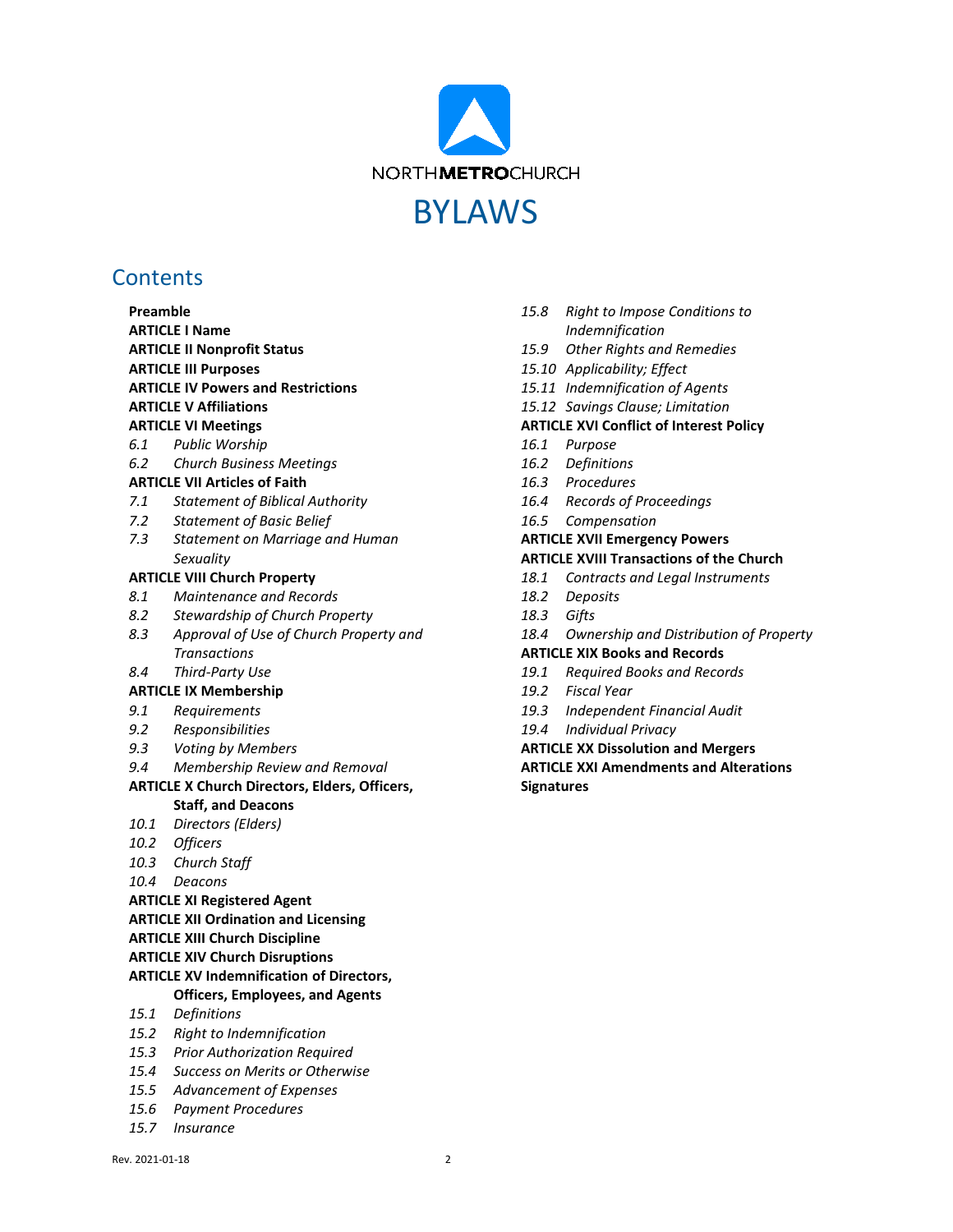# <span id="page-2-0"></span>Preamble

WHEREAS, it is the express purpose of God our Heavenly Father to call out of the world a saved people who shall contribute to the Body of Christ, built and established on the foundation of the apostles and prophets, Jesus Christ being the Chief Cornerstone, and,

WHEREAS, the members of the Body of Christ are enjoined to assemble themselves together for worship, fellowship, counsel, and instruction in the Word of God and the work of the ministry, and for the exercise of those spiritual gifts and offices provided for in the New Testament, therefore,

BE IT RESOLVED, that we recognize ourselves as a body of Christian believers working together for the common purpose of spreading the gospel of our Lord and Savior Jesus Christ, and that under the laws of the State of Colorado we may exercise all the rights and privileges granted to religious bodies.

## <span id="page-2-1"></span>ARTICLE I Name

The name of this corporation is North Metro Church S.B.C. This corporation will be further referred to in these Bylaws as the "Church" and also may be referred to in these Bylaws by and may do business as "North Metro Church," "NMC," and such other names as the Elders of the Church, as defined in [§10.1,](#page-8-2) shall determine from time to time.

# <span id="page-2-2"></span>ARTICLE II Nonprofit Status

The Church is a nonprofit corporation under the laws of the state of Colorado and is organized under the Colorado Revised Statutes ("CRS"), Title 7. Federal tax exemption is granted under Internal Revenue Code 501(c)(3).

# <span id="page-2-3"></span>ARTICLE III Purposes

The Church is formed for any lawful purpose or purposes not expressly prohibited under the Colorado Revised Nonprofit Corporation Act (the "CRNCA"). The Church is organized and shall be operated exclusively for religious, charitable, and educational purposes within the meaning of Section 501(c)(3) of the Internal Revenue Code. Notwithstanding the foregoing, the Church's purposes also include the limited participation of the Church in any other activities, including taxable activities, but only to the extent the activities would be permitted by a tax-exempt organization. More particularly, but without limitation, the purposes of this Church are:

(a) to promote the Christian religion by any appropriate form of expression, within any available medium, and in any location, through the Church's combined or separate formation of a church, ministry, charity, school, or eleemosynary institution, without limitation (Titus 1:5; Psalm 107:3; Acts 2:42,46,47; Hebrews 10:25);

(b) to ordain, employ, and discharge ordained ministers of the gospel, and others, to conduct and carry on divine services at the place of worship of the Church and elsewhere (1 Thessalonians 5:12; 2 Thessalonians 2:15; 3:4; Hebrews 13:17);

(c) to collect and disburse any and all necessary funds for the maintenance of said Church and the accomplishment of its purpose within the State of Colorado and elsewhere;

(d) to make distributions to organizations that qualify as exempt organizations under Section 501(c)(3) of the Internal Revenue Code of 1986 as amended; and

(e) to promote, encourage, and foster any other similar religious, charitable, and educational activities; to accept, hold, invest, reinvest, and administer any gifts, legacies, bequests, devises,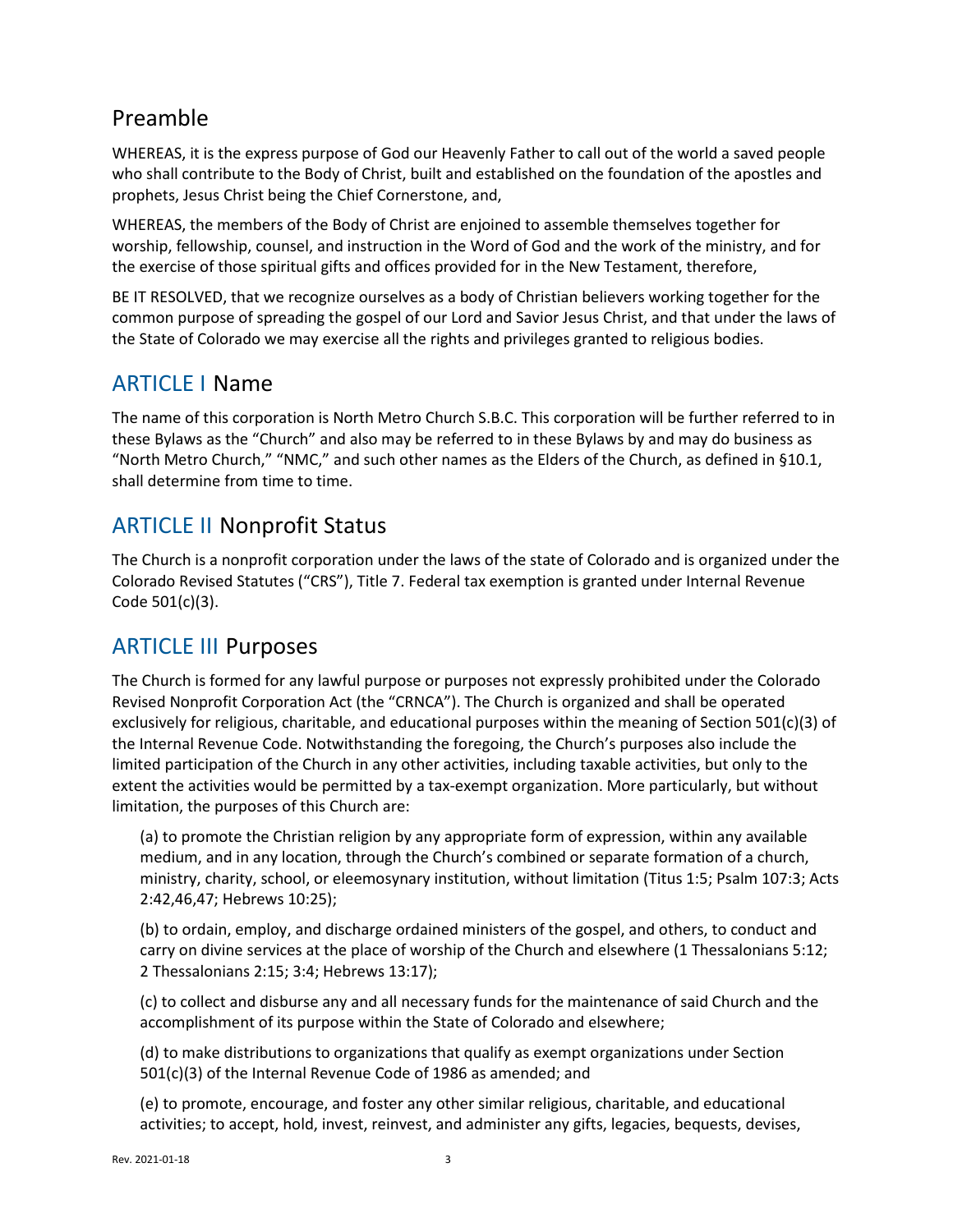funds, and property of any sort or nature, and to use, expend, or donate the income or principal thereof for, and to devote the same to, the foregoing purposes of the Church; and to do any and all lawful acts and things which may be necessary, useful, suitable, or proper for the furtherance of accomplishment of the purposes of this Church; provided, however, no act may be performed which would violate Section 501(c)(3) of the Internal Revenue Code of 1986, as it now exists or as it may hereafter be amended (Matthew 28:19–20).

# <span id="page-3-0"></span>ARTICLE IV Powers and Restrictions

Except as otherwise provided in these Bylaws and in order to carry out the above-stated purposes, the Church shall have all those powers set forth in the CRNCA, as it now exists or as it may hereafter be amended. Moreover, the Church shall have all implied powers necessary and proper to carry out its express powers. The powers of the Church to promote the purposes set out above are limited and restricted in the following manner:

The Church shall not pay dividends and no part of the net earnings of the Church shall inure to the benefit of or be distributable to its organizers, officers, or other private persons, except that the Church shall be authorized and empowered to make payments and distributions (including reasonable compensation for services rendered to or for the Church) in furtherance of its purposes as set forth in the Articles of Incorporation or these Bylaws. No substantial part of the activities of the Church shall be the carrying on of propaganda, or otherwise attempting to influence legislation, and the Church shall not participate in, or intervene in (including the publication or distribution of statements) any political campaign on behalf of any candidate for public office. Notwithstanding any other provisions of the Articles of Incorporation or these Bylaws, the Church shall not carry on any other activities not permitted to be carried on by (i) a corporation exempt from Federal Income Tax under Section 501(c)(3) of the Internal Revenue Code, or corresponding provisions of any subsequent federal tax laws, or (ii) a corporation, contributions to which are deductible under Section  $170(c)(2)$  of the Internal Revenue Code, or corresponding provisions of any subsequent federal tax laws.

The Church shall not accept any gift or grant if the gift or grant contains major conditions which would restrict or violate any of the Church's religious, charitable, or educational purposes or if the gift or grant would require serving a private as opposed to a public interest.

The Church is prohibited from engaging in activities which violate its written doctrines, and from condoning, promoting, or allowing any of its assets to be used for activities that violate its written doctrines.

# <span id="page-3-1"></span>ARTICLE V Affiliations

The Church is autonomous and maintains the right to govern its own affairs, independent of denominational control. Recognizing, however, the benefits of cooperation with other churches in the fulfillment of its purposes, the Church may voluntarily affiliate with other churches and conventions by a passing vote of the Elders, as defined in [§10.1.8.](#page-10-1)

# <span id="page-3-2"></span>ARTICLE VI Meetings

## <span id="page-3-3"></span>6.1 Public Worship

Meetings for public worship shall be held at such times and places as may be provided for under the direction of the Elders.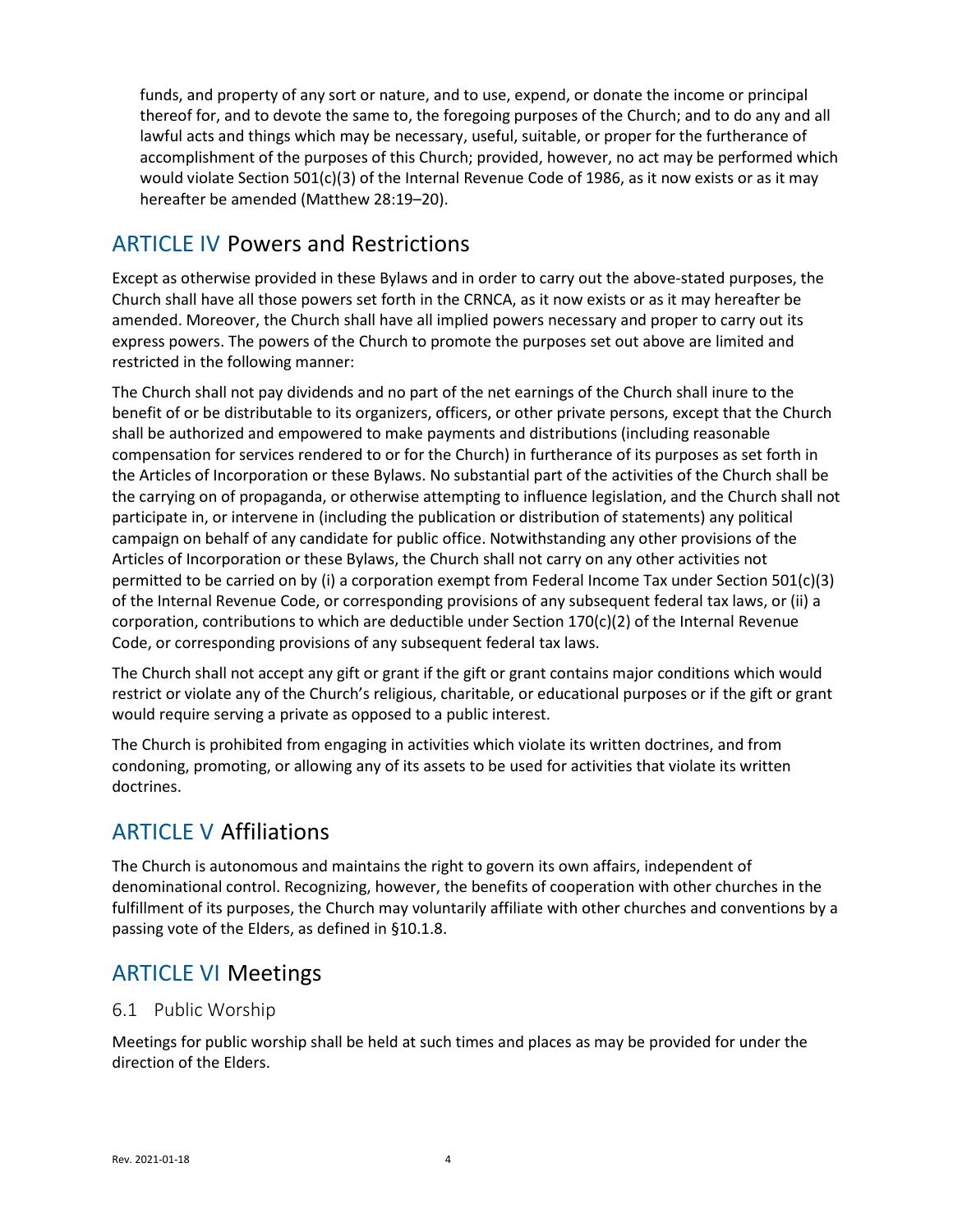## <span id="page-4-0"></span>6.2 Church Business Meetings

The Elders shall have the authority to call a Church business meeting or special meetings as needed. An annual business meeting is not required. The time, place, and nature of upcoming Church business or special meetings will be communicated to the Church at least fourteen (14) days in advance. The method of communication may include verbal announcement or written notification using digital delivery, such as email or online post, or physical media, such as letter, postcard, or handbill.

A proper quorum for Church business meetings is defined as ten (10) percent of Members. A quorum is required for voting matters. Voting by proxy is prohibited.

# <span id="page-4-1"></span>ARTICLE VII Articles of Faith

## <span id="page-4-2"></span>7.1 Statement of Biblical Authority

At the center of Christian faith and practice stands the belief that God has spoken to the world in the person and work of Jesus Christ, which is accurately and authoritatively revealed in the Christian Bible ("the Bible," "Scripture," or "the Scriptures"). The Bible is the inspired, inerrant, and sufficient Word of God and is thus the ultimate authority for life, faith, and morals. Though the various theological statements of the Church reflect succinct summaries of biblical boundaries, it is the Bible itself to which we are in ultimate submission.

Members have the responsibility and opportunity to engage Elders (as defined in [§10.1.1\)](#page-8-3) and Church staff on areas of theological disagreement. However, membership carries with it the implicit understanding that the Elders shall function as the interpretive authority on biblical meaning and application for the purpose of Church doctrine, practice, policy, and discipline.

#### <span id="page-4-3"></span>7.2 Statement of Basic Belief

The following Statement of Basic Belief represents the core orthodox beliefs of the Church from a biblical and historical perspective. While Church Members are not required to fully understand or articulate all aspects of the Statement of Basic Belief, the explicit rejection of any part of it disqualifies one from membership in North Metro Church.

The Elders may expand and further annotate the Church's doctrines to include additional beliefs of the Church beyond this Statement of Basic Belief. Such expanded statements will be contained in the Policies and Procedures Manual. If there is an apparent contradiction, the statements in the Bylaws supersede any other published statements.

Revisions to the Statement of Basic Belief to more clearly align to Scripture shall be at the sole discretion of the Elders, with the understanding that such changes will be communicated to the Members of the Church.

We believe…

- The Scriptures are true, authoritative, and sufficient (Psalm 19:7–11; 2 Timothy 3:16; 2 Peter 1:20–21).
- There is only one living and true God (Deuteronomy 6:4; Isaiah 46:9-10; John 17:3, 1 Corinthians 8:4–6; 1 Timothy 2:5).
- The Father is God. The Son is God. The Holy Spirit is God. The Father is neither the Son nor the Holy Spirit. The Son is neither the Father nor the Holy Spirit. The Holy Spirit is neither the Father nor the Son (Genesis 1:26; Psalm 45:6–7; Psalm 110:1; Matthew 3: 13–17; Matthew 28: 17–20; 1 Corinthians 12:4–6).
- Jesus Christ is the eternal Son of God, was born of a virgin and is both fully God and fully human (Matthew 1:20; Luke 2:52; John 1:1–4, 14; Colossians 1:15–20; Hebrews 1:1–3).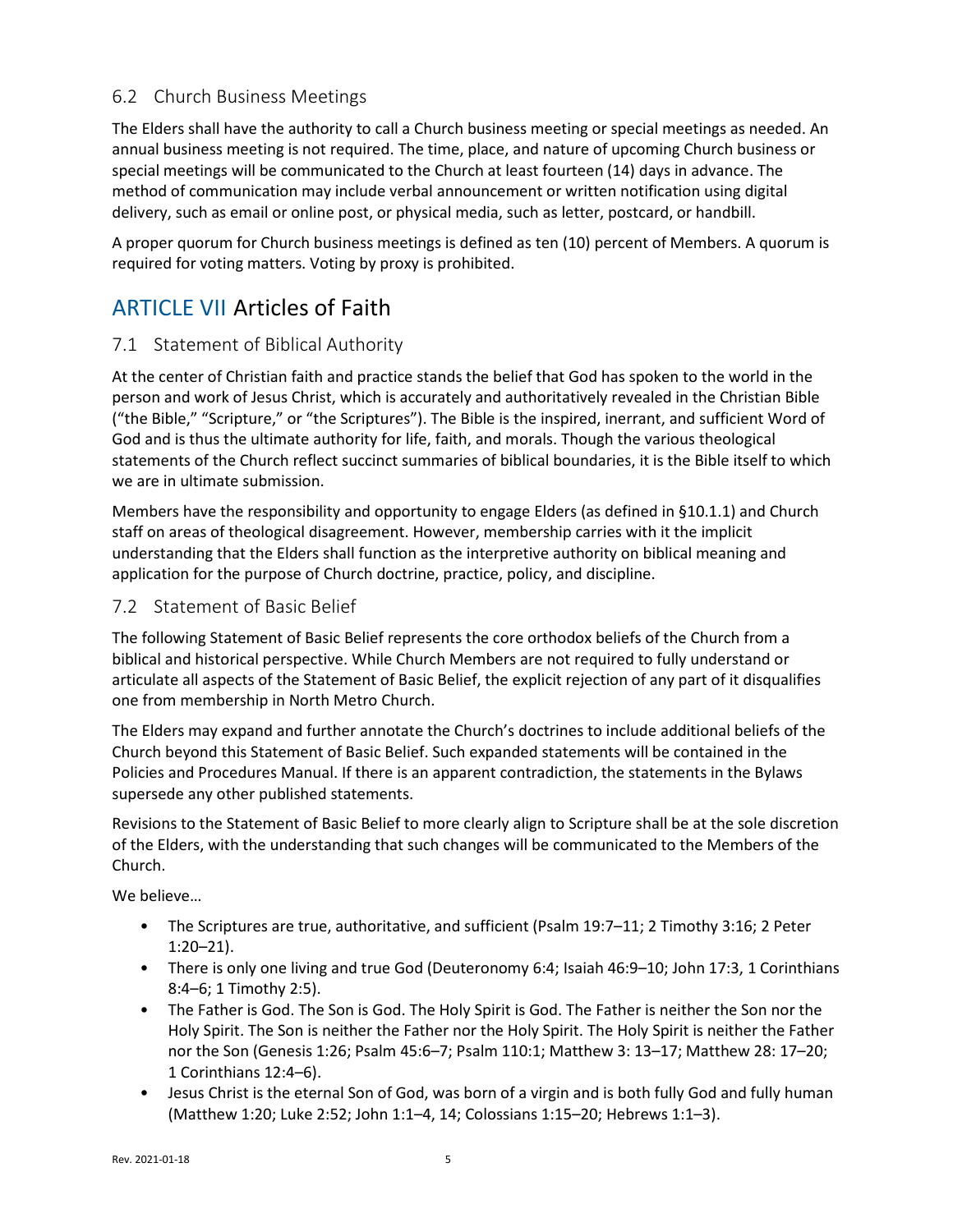- Jesus Christ died as my substitute to pay the penalty for my sin (John 1:29; 10:1–18, Romans 5:8, 1 Corinthians 15:1–4; 2 Corinthians 5:21; Galatians 1:4; 1 Peter 3:18).
- Jesus Christ physically rose from the dead (Matthew 28:1–20; Mark 16:1–8; Luke 24:1–53; John 1:20–21:25; 1 Corinthians 15:12–34).
- Jesus Christ physically ascended into heaven and will one day physically return (John 14:3; Acts 1:11; 1 Thessalonians 4:16; Hebrews 9:28; 1 John 3:2; Revelation 1:7).
- All people (Christ excluded) are, by birth and action, sinners. The deserved penalty for sin is death, both physical and spiritual (Genesis 6:5; Psalm 51:5; Jeremiah 17:9; Romans 3:23; 5:8, 12–21, 7:18; Ephesians 2:1–3; Genesis 2:15–17; Genesis 3:19, Romans 5:12; 6:23, James 1:14– 15).
- There will be a future physical resurrection of the dead. Those who trust in Jesus Christ alone will be raised to eternal reward. Those who have not trusted in Jesus Christ will be raised to eternal punishment (Matthew 25:31–46; John 5:28–29; Acts 24–15).
- Only by trusting in the person and work of Jesus Christ alone can I be reconciled to God and experience true life and joy (John 3:18, 14:6; Acts 4:12; Romans 3:21–26; 1 Timothy 2: 5–6).

## <span id="page-5-0"></span>7.3 Statement on Marriage and Human Sexuality

## 7.3.1 Marriage

Marriage is a Biblical institution established by God as clearly described in the Scriptures (Genesis 2:24, Matthew 19:1–9, Mark 10:1–12). The Church recognizes that marriage is the uniting of one man and one woman in covenant commitment for a lifetime. Accordingly, this Church, its Pastors, Elders, Deacons, Members, and Staff will not participate in or perform same sex unions or same sex marriages, nor shall its property or resources be used for such purposes. The Church reserves the right to refuse to allow use of the Church property or facilities to perform any wedding ceremony or other event that, in its sole discretion, is inconsistent with the Church's statement of faith and contrary to Biblical standards for marriage and with this marriage policy.

#### 7.3.2 Human Sexuality

The Bible teaches that legitimate sexual relations are exercised solely within marriage between one man and one woman (Matthew 15:19, 1 Corinthians 6:9–11, 1 Thessalonians 4:3, Hebrews 13:4). Hence, the Church opposes all forms of sexual immorality, including adultery, homosexuality, and pornography.

Moreover, the Church also regards as sinful the intent or desire to surgically alter one's biological sex to a different sex. Since the body is a creation of God, the Church holds sexual identity to be biologically determined, and associated gender norms are to be observed as appropriate to biblical standards (Genesis 1:27, Romans 1:26–32, 1 Corinthians 6:9–11).

## 7.3.3 Affirmation

Every Pastor, Elder, Deacon, Staff, Volunteer, and Member by virtue of their membership, affirms their agreement with this [§7.3,](#page-5-0) and agrees to conduct themselves in a manner with which it is consistent.

#### 7.3.4 Authority

The Church's [Statement on Marriage and Human Sexuality](#page-5-0) is based upon God's will for human life as conveyed to us through the Scriptures, upon which this Church has been founded and anchored, and this [§7.3](#page-5-0) shall not be subject to change through popular vote; referendum; prevailing opinion of Members or the general public; influence of or interpretation by any government authority, agency, or official action; or legal developments on the local, state, or federal level.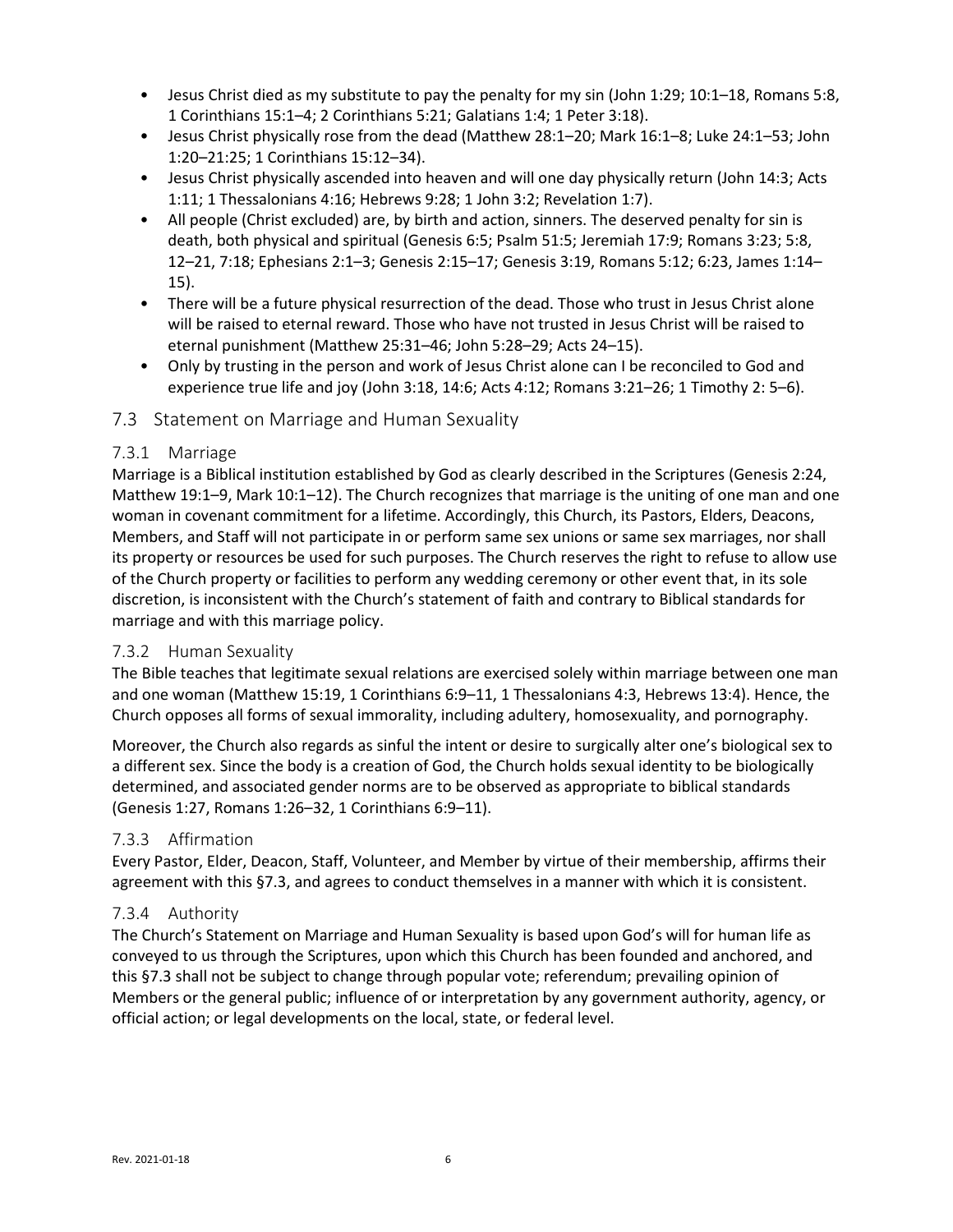# <span id="page-6-0"></span>ARTICLE VIII Church Property

## <span id="page-6-1"></span>8.1 Maintenance and Records

The Facility Maintenance Staff or other designee(s) shall be responsible to maintain a list of all property and assets of the Church for the purposes of maintenance and protection of the property; preservation of records concerning the purchase, repair, and value of the property; maintaining any required licenses on the property; and confirming that the proper insurance is maintained on the property.

## <span id="page-6-2"></span>8.2 Stewardship of Church Property

All property owned by the Church, whether real, personal, or intangible, are legally owned by the Church and shall be used as God-provided resources for furthering the objectives and accomplishing the purposes of the Church as described herein. No members have any individual rights of ownership in any Church property and have no right to utilize any of the property of the Church other than in accordance with the operating policies governing access to and use of the property.

## <span id="page-6-3"></span>8.3 Approval of Use of Church Property and Transactions

General access to use of Church properties and budgeted transactions involving Church property shall be in accordance with the policies approved by the Elder council, such as the Facility Use Policy, and administered by the Staff or designee(s).

## <span id="page-6-4"></span>8.4 Third-Party Use

In accordance with the Facility Use Policy and upon the approved third party signing the Facility Reservation Request and Agreement and paying appropriate fees for required security deposit, usage, maintenance, and insurance charges, and upon approval by a Pastor or their designee, the Staff may authorize third parties to use Church facilities. No such use will be allowed, however, until the primary representative signs an agreement acknowledging the Church's Facility Use Policy, which contains the Church's statement of faith and doctrine, and agrees that there will be no activities or communications or advocacy of positions contrary to the same.

# <span id="page-6-5"></span>ARTICLE IX Membership

## <span id="page-6-6"></span>9.1 Requirements

Membership within the Church is first predicated on one having a personal, growing relationship with God through Jesus Christ, and making a public profession of Christian faith through baptism after conversion. In addition, Members shall have completed all of the requirements of membership as defined by the Elders; and Members shall have signed the Church Membership Agreement, as it is revised, amended, or restated from time to time, thus committing themselves to the responsibilities therein assigned.

## <span id="page-6-7"></span>9.2 Responsibilities

Membership within a local church carries both privileges and responsibilities. Members of the Church are held accountable to the responsibilities of general Christian obligations comprehensively though not exhaustively outlined within the Church's Membership Agreement. These responsibilities include praying for and pursuing both corporate health and individual holiness.

In signing the Membership Agreement, Members attest that they have completed the membership process as instructed, read the Membership Agreement, and are willingly covenanting:

• to submit to the authority of the Scriptures as the final arbiter on all issues (Psalm 119; 2 Timothy 3:14–17; 2 Peter 1:19–21);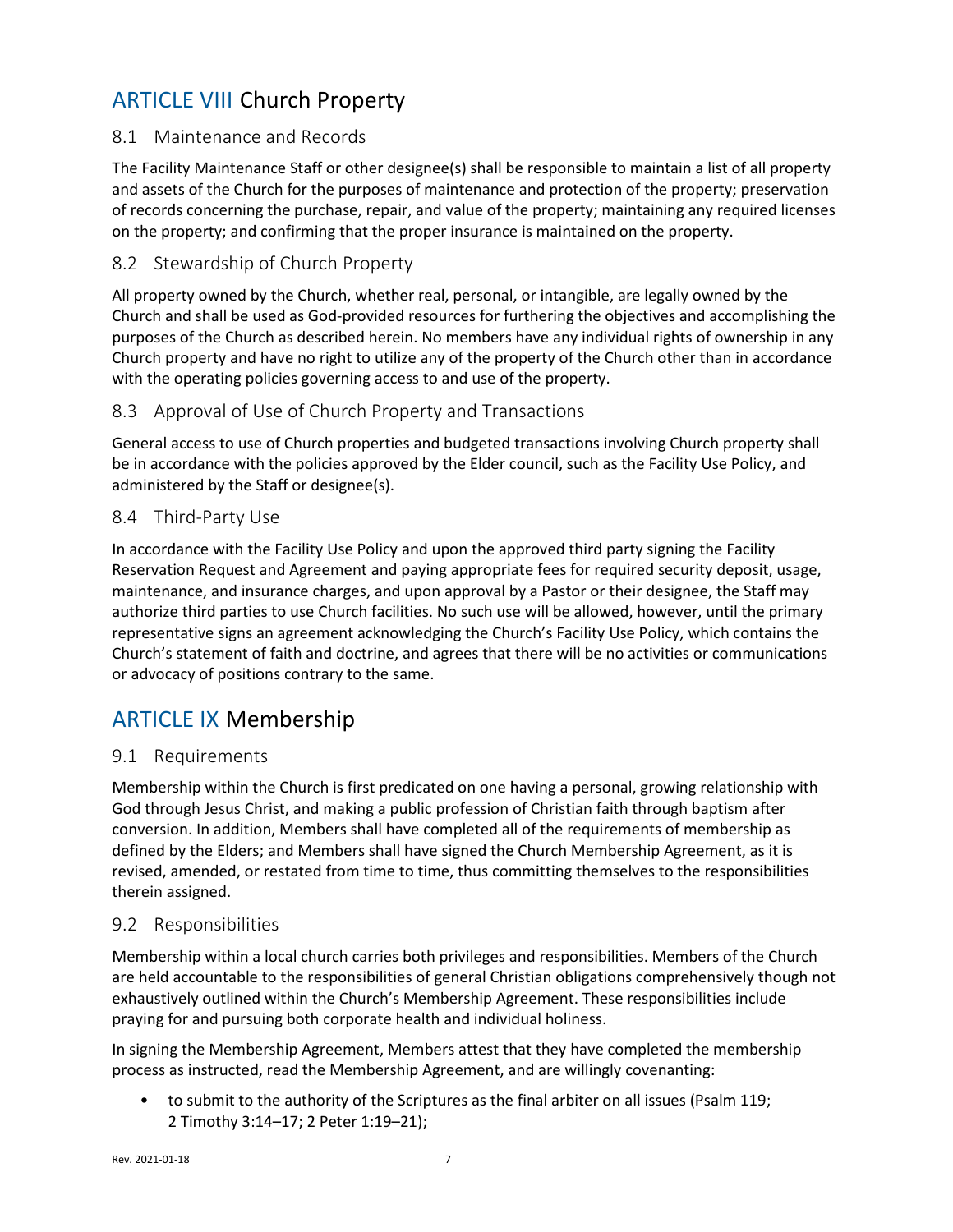- to pursue the Lord Jesus Christ through regular Bible reading, prayer, fellowship, and practice of spiritual disciplines (Luke 18:1; Acts 17:11; 1 Corinthians 9:24–27; Ephesians 5:1–21; 1 Thessalonians 5:12–22);
- to follow the command and example of Jesus by participating in the ordinances prescribed to His Church by regularly remembering and celebrating the person and work of Christ through the Lord's supper;
- to steward the resources God has given each Member. This stewardship includes regular financial giving, service, and participation in community that is sacrificial, cheerful, and voluntary (Matthew 25:14–30; Romans 12:1–2; 2 Corinthians 8–9; 1 Peter 4:10–11);
- by God's grace through the power of the Holy Spirit, to walk in holiness in all areas of life as an act of worship to Jesus Christ (1 Peter 1:13–16, 4:1–3). Each Member should strive toward holiness in attitudes and actions while stirring and stimulating love and good deeds through the Spirit. Below are a few examples of actions addressed in the Scriptures:
	- o Members will practice complete chastity unless married and, if married, complete fidelity within heterosexual and monogamous marriage. Complete chastity and fidelity means, among other things, that regardless of a Member's marital status, such Member will pursue purity and abstain from sexually immoral practices such as adultery, homosexuality, premarital sex, and pornography (Romans 13:11–14; 1 Corinthians 6:15– 20, 10:8; Ephesians 5:3; 1 Thessalonians 4:1–8; Hebrews 13:4);
	- $\circ$  Each Member will seek to preserve the gift of marriage and agree to walk under the guidance of North Metro Church before pursuing divorce from his or her spouse (Matthew 19:1–12; Mark 10:1–12; Luke 16:18; 1 Corinthians 7:10–11; for the role of the church in the process of divorce, see Paul's concern for the resolution of legal matters within the assembly of the church in 1 Corinthians 6);
	- $\circ$  Members will refrain from sinful behavior as the Bible instructs, such as drunkenness, drug abuse, and gossip. (Romans 1:28– 32, 13:13; Galatians 5:19–21; Ephesians 5:18; James 3:3–18);
- to take seriously the responsibility of Christian freedom, especially actions or situations that could present a stumbling block to another (1 Corinthians 8:1–13);
- to submit to the discipline of God through His Holy Spirit by:
	- $\circ$  following the biblical procedures for church discipline where sin is evident in another, the hope of such discipline being repentance and restoration;
	- $\circ$  receiving righteous and loving discipline as explained in [Article XIII](#page-13-0) of these Bylaws when approached biblically by fellow believers (Psalm 141:5; Matthew 18:15–20; 1 Corinthians 5:9–13; Hebrews 12:5–11);
- to do the following when the Member sins:
	- o confess the sin to God and to fellow believers;
	- $\circ$  repent and seek help to put the sin to death (Romans 8:13; Colossians 3:5; James 5:16; 1 John 1:6–10);
- to submit to the Elders and other appointed leaders of the Church and diligently strive for unity and peace within the Church (Ephesians 4:1–3; Hebrews 13:17; 1 Peter 5:5);
- to do the following should the Member leave the Church:
	- o notify the church office or an appropriate staff member;
	- o seek another church where the individual can continue living out their biblical responsibilities.

## <span id="page-7-0"></span>9.3 Voting by Members

The Members of the Church, ages 16 years and older, shall vote on the matters of (a) the annual operating budget; (b) any loan that results in cumulative indebtedness exceeding twenty percent (20%) of the current, annual Church operating budget; (c) disposition of substantially all of the Church's assets;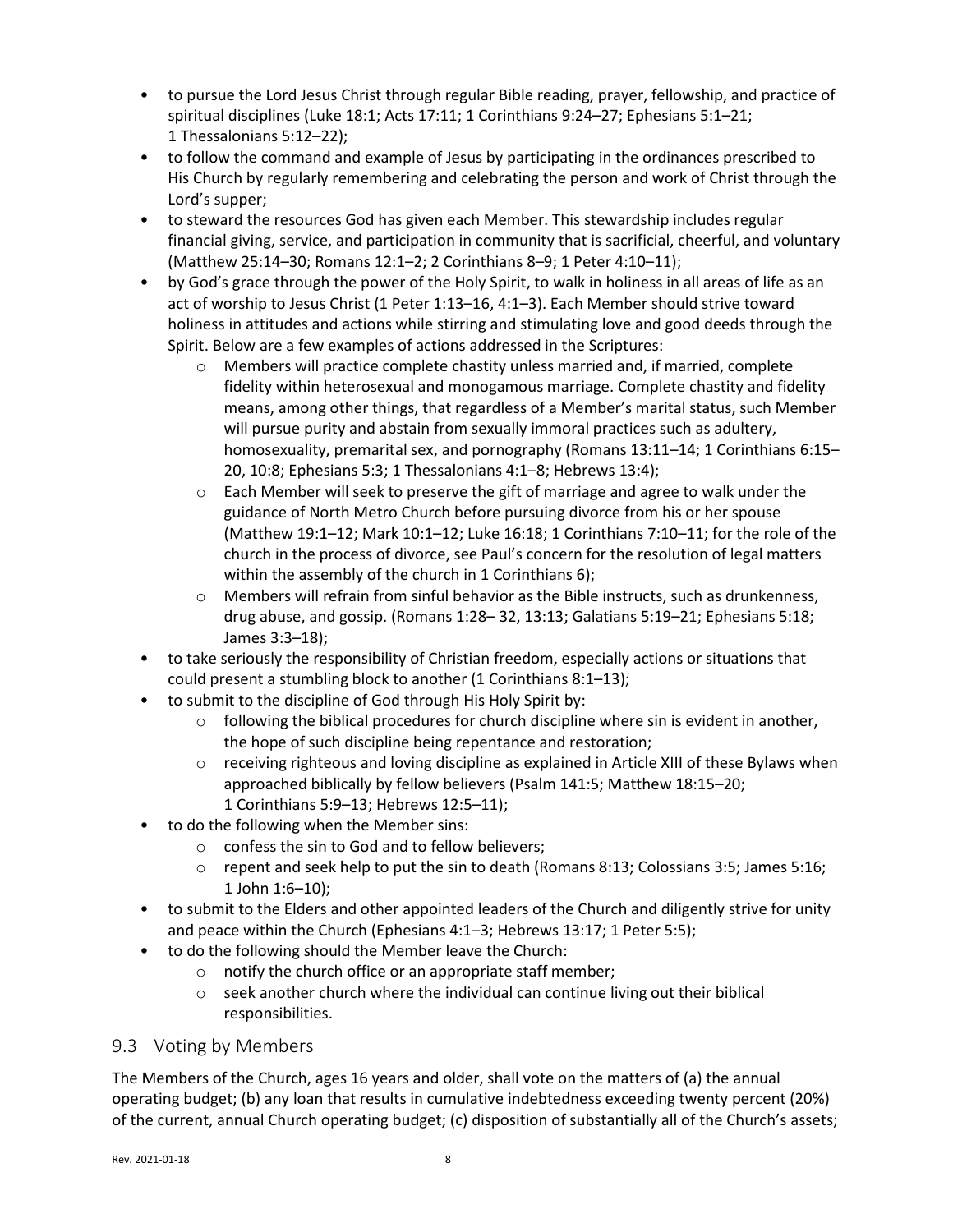(d) merger or dissolution of the Church; (e) any proposed change to these Bylaws that would reduce, revoke, or otherwise attenuate a right granted to the Members in the then-current Bylaws; (f) the appointment or termination of a Lead Pastor by recommendation of the Elders; and (g) other actions deemed major and extraordinary by the Elders.

The time, place, and nature of upcoming votes will be communicated to the Church at least fourteen (14) days in advance, and Church Members shall have an opportunity to submit questions, comments, and concerns, which will be considered by the Elders on a case-by-case basis.

Voting shall take place during public worship services, a special business meeting, or as determined in the sole discretion of the Elders. Voting by proxy is prohibited. Only Church Members shall be permitted to vote on any matter under this [§9.3.](#page-7-0) For matters other than the vote on a Lead Pastor, a simple majority, defined as a result greater than 50% when the number of affirmative votes is divided by the number of total votes cast, shall constitute a passing vote. For the vote on hiring or terminating a Lead Pastor, a 75% affirmative vote is required to constitute a passing vote. Voting results shall be communicated to Church Members not later than thirty (30) days following such vote.

## <span id="page-8-0"></span>9.4 Membership Review and Removal

Membership is reviewed on a periodic basis. Members can be removed through (a) voluntary resignation of membership by one in good standing, (b) death, (c) a decision by the Elders as a result of a membership review that indicates the Member is no longer active, or (d) a decision by the Elders as a result of the disciplinary process.

Members are prohibited from voluntarily resigning their membership while subject to the formal disciplinary process.

# <span id="page-8-1"></span>ARTICLE X Church Directors, Elders, Officers, Staff, and Deacons

## <span id="page-8-2"></span>10.1 Directors (Elders)

#### <span id="page-8-3"></span>10.1.1 Definition and Powers

The overall policy, control, direction, and management of the ministry, operations, and finances of the Church shall be vested in the Elder body. The Elders are designated as the directors of this corporation as the term is defined and used in the CRNCA.

Subject to the provisions and limitations of the CRNCA, any limitations in the Articles of Incorporation and these Bylaws, all corporate powers shall be exercised by or under the direction of the Elders. As used in this [§10.1](#page-8-2) and throughout these Bylaws, the terms "Elders," "Elder body," and "Elder council" are used interchangeably to mean a quorum of Elders acting in accordance with [§10.1.8](#page-10-1) herein.

The Elder council shall consist of such number of Elders as may from time to time be nominated and elected in accordance with these Bylaws, provided that the total number of Elders shall not be less than six (6) active Elders. The Elder council shall include a simple majority of Lay Elders, as such position is defined in [§10.1.2](#page-9-0) below. If for any reason the Elder council does not include a simple majority of Lay Elders, then the Elders shall begin the process outlined in [§10.1.5](#page-9-1) below to restore the required composition.

Elders are entrusted with the care and governance of the Church (1 Peter 5:1–4), leading the Church from a centralized vantage point. The Elder council's oversight includes, but is not limited to, teaching, protecting, leading, disciplining, equipping, and caring for the corporate Church body and its individual Members, as well as the oversight of all ministry, operations, and finances of the Church. The Elders are also responsible for being obedient to the Scriptures in the doctrine of the Church, establishing the overall vision of the Church, and appointing new Elders.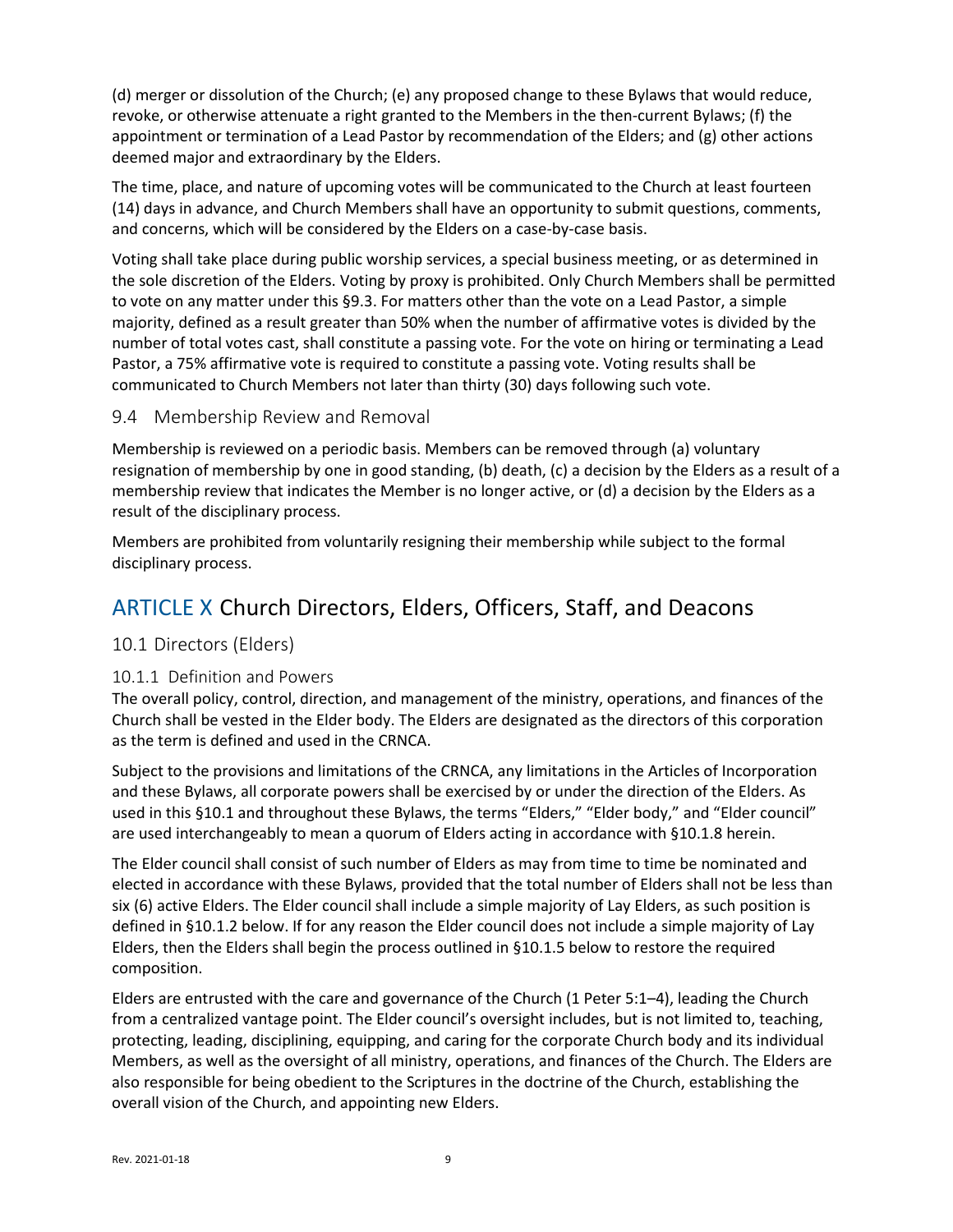## <span id="page-9-0"></span>10.1.2 Lay Elders and Vocational Elders

Lay Elders are defined as those Elders who are not in the employ of the Church as a regular part-time or full-time staff member. Vocational Elders are defined as those Elders who are in the employ of the Church as regular part-time or full-time staff members.

Lay Elders shall not receive compensation or salaries for their service. Vocational Elders may receive reasonable compensation for fulfilling their vocational responsibilities as employees of the Church. A Vocational Elder shall neither vote on nor determine his own personal salary or benefits or designate his personal housing allowance.

#### <span id="page-9-2"></span>10.1.3 Qualifications

The minimum qualifications for Elders shall not be less than those listed in 1 Timothy 3:1–7 and Titus 1:5–9, including without limitation the requirement that Elders be men. In addition to the minimum qualifications given in Scripture, Elders must be Members who fully subscribe to the Church's Articles of Faith [\(Article VII\)](#page-4-1) and are actively involved in the ministry of the Church. The Elders may at any time create, alter, amend, repeal, or restate resolutions establishing additional qualifications outside of those listed in the above scriptures. The Lead Pastor must meet all the qualifications of an Elder in addition to qualifications deemed necessary for the position of Lead Pastor.

#### 10.1.4 Duties

The duties of the Elders shall include, but not be limited to, leading the Church to fulfill the purposes of the Church.

The Elder council, as a group, shall supervise the Lead Pastor of the Church; the Lead Pastor shall supervisor all other Church staff, including Vocational Elders; the Vocational Elders, as individuals, shall supervise those employees reporting to them hierarchically within the Church staff. The Elders may delegate to Church employees any and all duties and responsibilities the Elders deem reasonable, subject to the rights, if any, of the person under contract of employment.

The Elders of the Church shall vote on the matters of (a) appointment of any Elder, (b) doctrinal issues, (c) removal of any Elder, and (d) other actions deemed major and extraordinary by the Elders. Elder votes on any matter may be communicated to the Church at the sole discretion of the Elders, other than a vote on the appointment of any Elder, which shall follow the procedure outlined in [§10.1.5](#page-9-1) below.

The Elders shall make the final determination in regard to any ecclesiastical questions. The Elders shall be the express and final arbiter of ecclesiastical polity, religious doctrine, and questions of Church property, and shall make the final decision with respect to any other matter that shall arise concerning the Church, its internal workings, and its governance in every respect, consistent with these Bylaws. In deciding such matters, the Elders shall use the standards of: (a) the best spiritual, financial, and operating interests of the Church in light of the Bible and the tenets of faith of the Church; and (b) the furtherance of the religious purposes of the Church as discerned by the Elders according to the teachings of the Bible.

## <span id="page-9-1"></span>10.1.5 Selection and Term of Office

The Elders shall have the sole authority to appoint new Elders, except that the Lead Pastor is automatically also an Elder. A man shall be appointed as an Elder by a passing vote of the Elder body (as defined in [§10.1.8](#page-10-1) below) after he has been tested and proven to meet the qualifications stated in [§10.1.3](#page-9-2) above. The Elders may appoint a committee or group to vet Elder candidates and report its findings to the Elder body. The Elders may also receive recommendations for Elder candidates from Church Members.

The proposed appointment of any Elder shall be communicated to the Church at least fourteen (14) days in advance and Church Members shall have an opportunity to submit questions, comments, and concerns, which will be considered by the Elders on a case-by-case basis.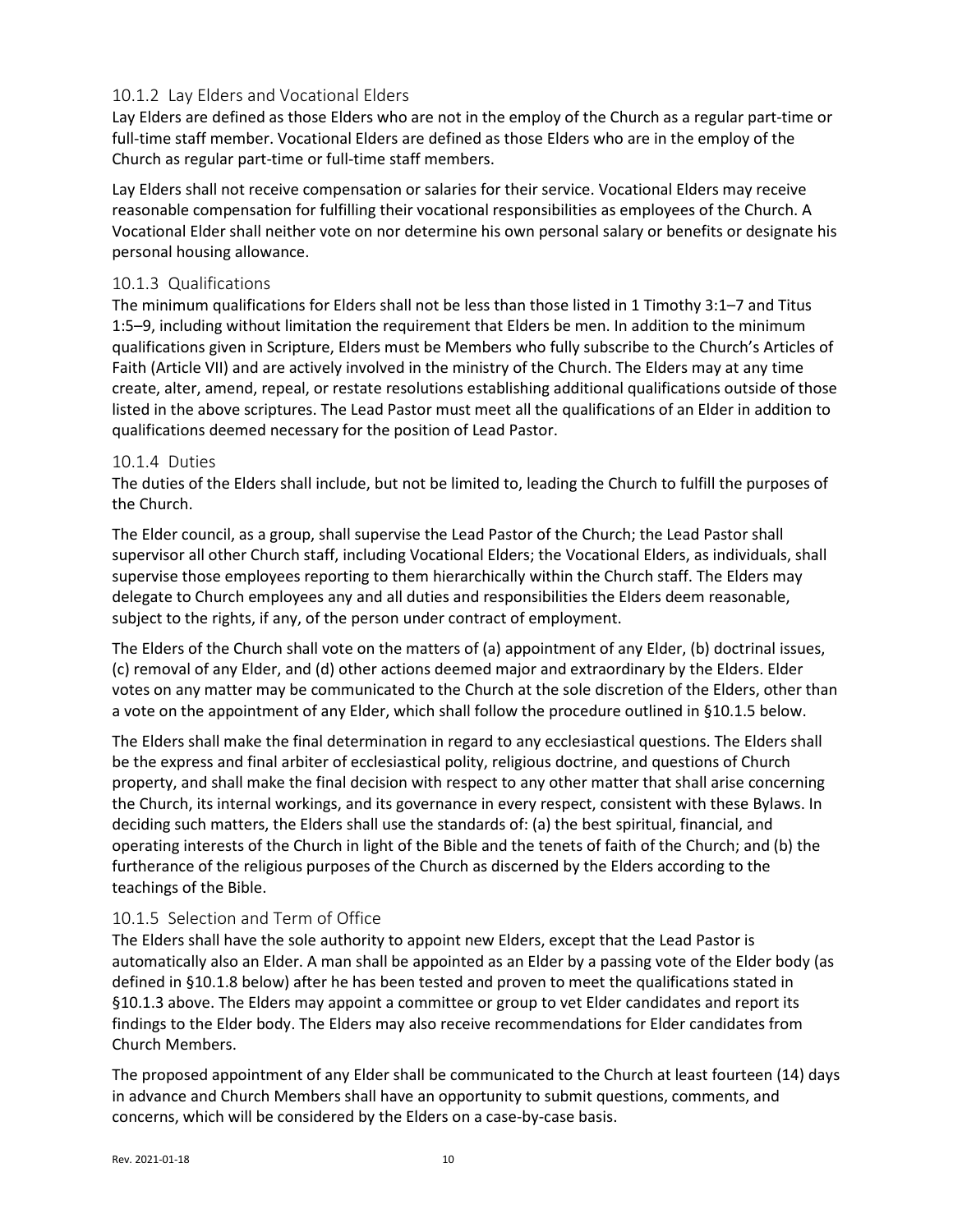Confirmation and appointment of a new Elder shall be at the sole and final discretion of the existing Elders and effectuated upon their passing vote.

Once ordained, Elders hold the position indefinitely unless removed by resignation or disqualification, or termination in the case of the Lead Pastor or vocational Elder. With the exception of the Lead Pastor, Elders serve on a rotation of a minimum of three (3) years active with one (1) year inactive, with consideration to maintaining the active Elder requirements and other possible extenuating circumstances. The Lead Pastor remains active throughout his tenure. Inactive Elders are nonvoting members of the Elder council. The purpose of the inactive period is for rest and recuperation. If the Elder body determines that an Elder needs an extended Sabbath because of a legitimate need (e.g., illness or tragedy), then such Elder may transition to being an inactive Elder for a set period of time determined by the Elder council.

To resign from the Elder body, an Elder shall notify, in writing, the officers of the Church who are also members of the Elder body. Such officers shall determine the most fruitful and edifying way to notify the remaining Elders and the Church Members. A vacancy in the Elder body because of death, resignation, removal, or any other cause shall be filled only in the manners prescribed in these Bylaws. Such vacancies may be filled as they occur.

#### 10.1.6 Removal

Any Elder may be removed from the office of Elder for not upholding the expectations of [§10.1.3.](#page-9-2) Discipline of Elders must be consistent with the standards set forth in [Article XIII](#page-13-0) of these Bylaws. The Elder body will determine the specific procedure for removal of an Elder. This procedure may be altered, amended, repealed or restated by a resolution of the Elders. The Elders shall have the sole authority to remove an Elder.

A written notice of the proposed removal of any Elder shall be given to such Elder at least ten (10) days prior to the meeting at which an action to effectuate such removal is to be taken to ensure that the Elder is given a reasonable opportunity to defend himself. The Elder shall have the opportunity to answer the charges in the presence of his accusers, but shall not be present during the discussion and vote on his removal. Such removal shall take place only upon and after a passing vote of the Elders. The Elder under consideration for removal shall not have voting rights while such removal is considered.

#### <span id="page-10-2"></span>10.1.7 Elder Meetings

Regular meetings of the Elders shall be held in a location that the Elders deem from time to time.

Any meeting may be held by conference telephone or similar communication equipment, as long as all of the Elders participating in the meeting can hear one another. All Elders participating virtually (e.g., by telephone or other electronic medium) shall be deemed present at such meetings.

#### <span id="page-10-1"></span>10.1.8 Definition of Quorum and Passing Vote

A proper quorum is defined as seventy-five (75) percent of active Elders. A quorum is required for voting matters.

A passing vote must be equal to or greater than seventy-five percent (75%) of the Elders present. Voting by proxy is prohibited.

#### <span id="page-10-0"></span>10.2 Officers

#### 10.2.1 Officers

The Officers of the Church shall consist of a Chairman, Vice Chairman, Secretary, Treasurer, and such other officers as deemed necessary by the Elders.

The Chairman and Vice Chairman shall be members of the Elder body. Other officers shall be either members of the Elder body or qualified and approved members of the Church staff. Qualification and approval of all Officers is at the sole discretion of the Elder council.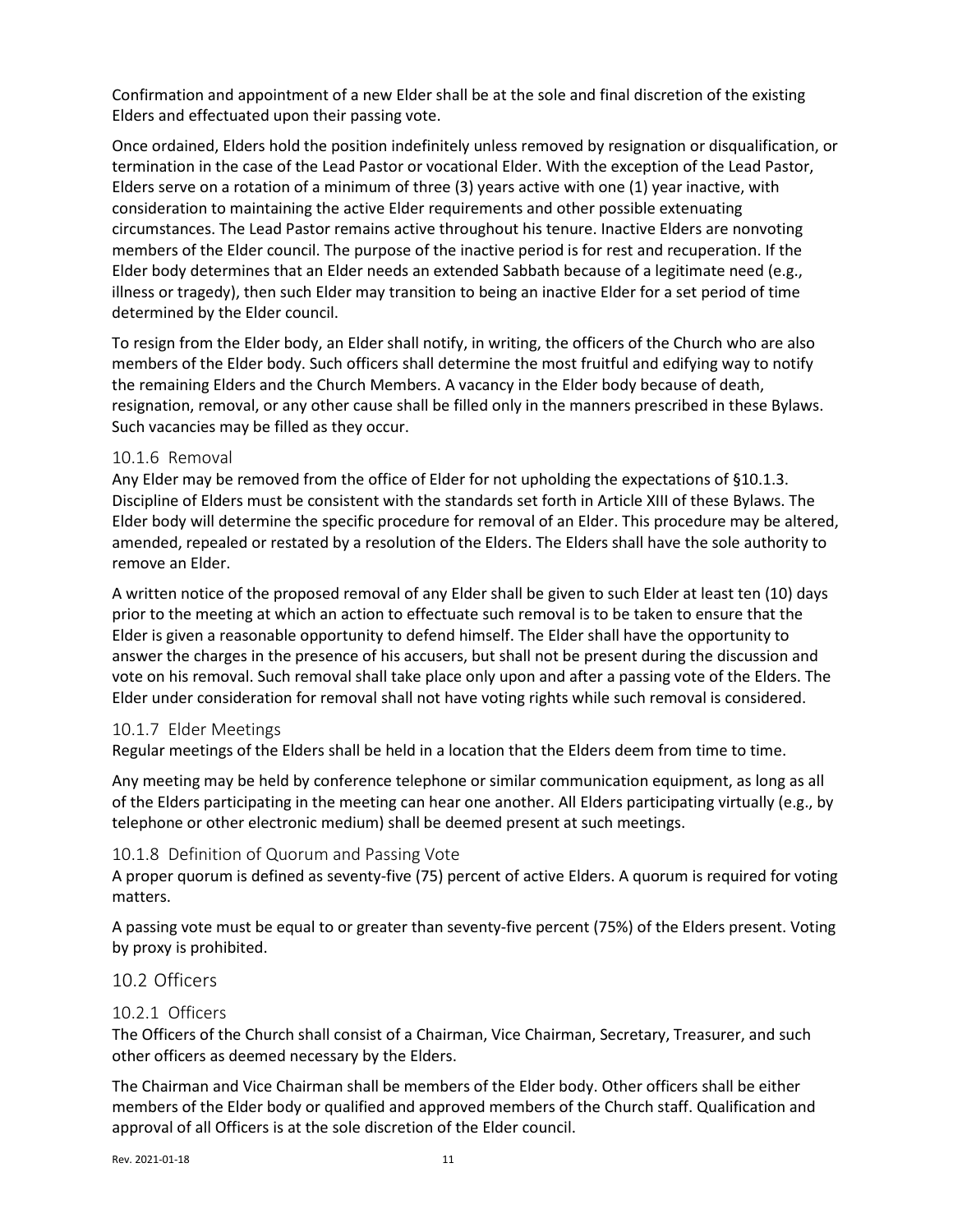#### 10.2.2 Election

The Officers of the Church shall be elected by a passing vote of the Elders and shall serve terms of at least two (2) years, as long as they remain a member of the Elder body or are actively employed by the Church. Officers may be re-elected.

#### 10.2.3 Removal of Officers

Any Officer may be removed from office. A written notice of proposed removal of any Officer shall be given to such Officer by the Secretary, or by an Elder appointed by the Chairman at least ten (10) days prior to the meeting at which an action to effectuate such removal is to occur, to ensure that the Officer is given reasonable opportunity to defend himself. The Officer shall have the opportunity to answer the charges in the presence of his accusers, but shall not be present during the discussion and vote on his removal. Such removal shall take place only upon and after a passing vote of the Elders. The Officer under consideration for removal shall not have voting rights while such removal is considered.

#### 10.2.4 Vacancies

Vacancies in the Officers of the Church by reason of death, resignation, or otherwise, shall be filled by election of the Elders as soon as is reasonably possible. Until such time, an Elder may be appointed by the remaining Elders to serve in such a vacancy.

#### 10.2.5 Duties

#### *(a) Chairman*

The Chairman shall perform such duties as are incumbent upon such Officer, including making certain that all orders and resolutions of the Elders are carried into effect. The Chairman shall have oversight of the Elder meetings as defined in [§10.1.7.](#page-10-2) The Chairman's duties shall include, without limitation: establishing meetings, setting the agenda, and presiding over the meetings.

#### *(b) Vice Chairman*

The Vice Chairman shall, in the absence of a duly-appointed Chairman, or in the event of the Chairman's inability or refusal to act, perform the duties and exercise the powers of the Chairman and shall perform such other duties as the Elders shall from time to time prescribe.

#### *(c) Secretary*

The Secretary shall record or cause to be recorded in a minute book of the Church minutes of all meetings of the Elders and all votes taken at such meetings. The Secretary shall have charge of the official records and seal of the Church and shall perform such other duties as are incident to the office of Secretary and as may be assigned by the Elders or the Chairman, under whose supervision the Secretary shall be.

#### *(d) Treasurer*

The Treasurer shall serve as the overseer of the financial operations of the Church. Paid Church financial staff members shall be accountable to the Treasurer for management of the financial aspects of the Church. The Treasurer shall perform such other duties and have other responsibilities as may be assigned from time to time by the Elders.

#### <span id="page-11-0"></span>10.3 Church Staff

Staff may be employed and compensated by the Church to perform duties under the direction and supervision of the Lead Pastor.

All personnel employed by the Church shall act in accordance with the current Elder-approved Personnel Policies and Procedures document, as it may be revised, amended, or restated from time to time.

The Church will reserve employment for men and women who believe and confess essential biblical convictions and act in accordance with such. Additionally, the Church reserves the right to terminate the employment of any existing employee who fails to meet this general standard of faith and practice.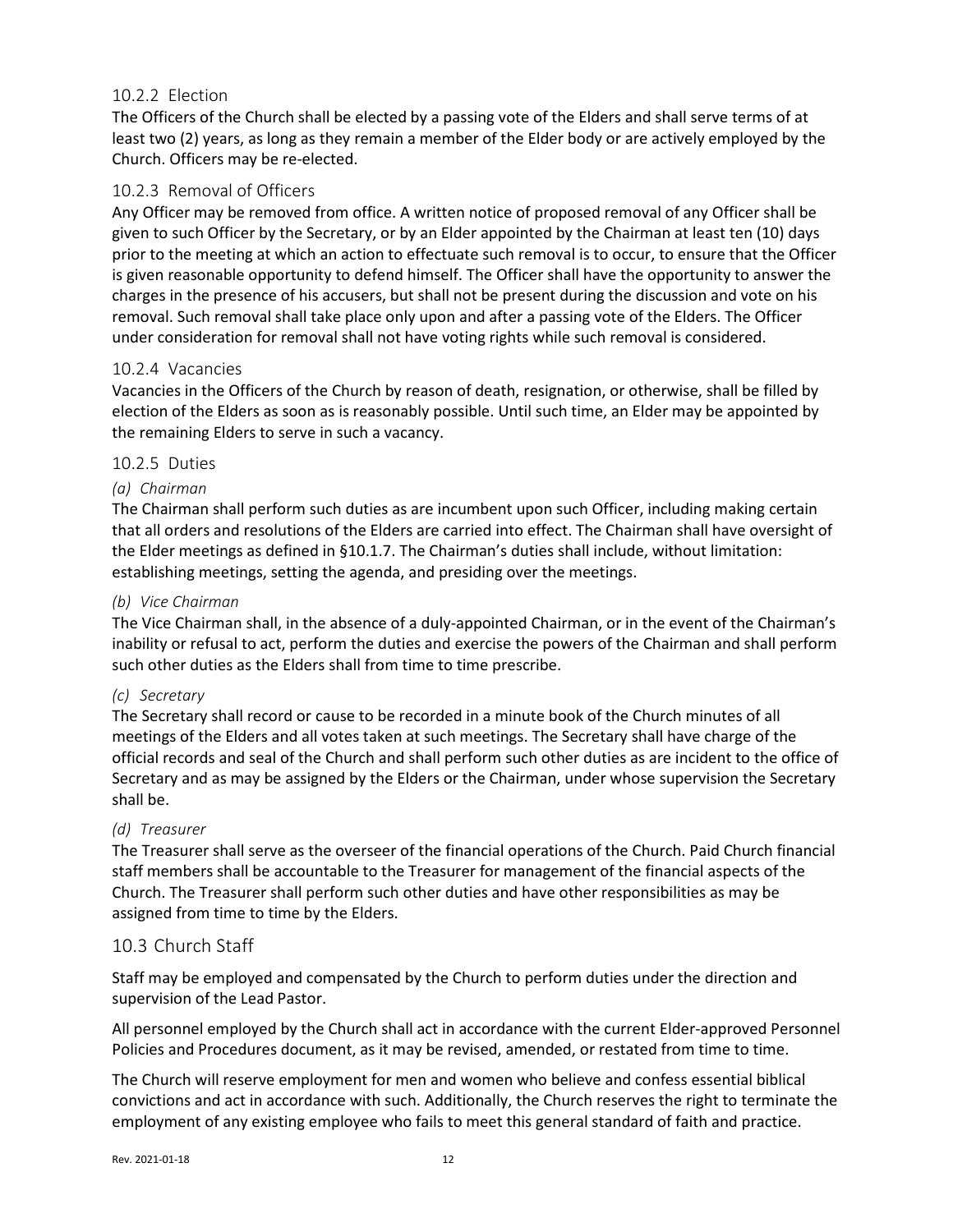#### <span id="page-12-0"></span>10.4 Deacons

#### 10.4.1 Number

The Elders shall appoint the number of Deacons required to meet permanent and short-term needs of the Church.

#### <span id="page-12-3"></span>10.4.2 Qualifications and Definition

Deacons may be men or women, to meet the qualifications as specified in 1 Timothy 3:8–13 and Acts 6:3.

#### 10.4.3 Term and Rotation

Deacons will serve on a routine schedule, rotating from active to inactive status to ensure rest and time for extended prayer and reflection. The term and schedule will be determined by the Elders.

#### <span id="page-12-4"></span>10.4.4 Responsibility

The overall responsibility of the diaconate is to assist the Elders in their service and equipping functions.

The role of Deacons at the Church is explained and substantiated in the Church's deacon guidelines. Such resource provides additional explanation but shall not be incorporated into these Bylaws by reference, nor shall it replace the text of this [§10.4.](#page-12-0) In the event of any disagreement of the deacon guidelines with these Bylaws, the Bylaws shall prevail.

#### 10.4.5 Vacancies

Vacancies in the Deacons of the Church by reason of death, resignation, or otherwise, shall be filled by election of the Elders at their discretion.

#### 10.4.6 Appointments and Confirmation

The Elders shall have the sole authority to appoint Deacons. The Elders shall communicate prospective Deacons to the Church or a subset thereof no less than fourteen (14) days prior to an Elder vote.

Comments received from the Church will be considered on a case-by-case basis. Confirmation of Deacons will be at the final discretion of the Elders and requires a passing vote.

#### 10.4.7 Removal of Deacons

Any Deacon may be removed from office for not upholding the expectations of [§10.4.2](#page-12-3) or [§10.4.4.](#page-12-4) A written notice of proposed removal of any Deacon shall be given to the Elders at least ten (10) days prior to the meeting at which an action to effectuate such removal is to occur, to ensure that the Deacon is given a reasonable opportunity for defense. The Deacon shall have the opportunity to answer the charges in the presence of his or her accusers, but shall not be present during the discussion and vote on his or her removal. The removal of a Deacon requires a passing vote of the Elders.

## <span id="page-12-1"></span>ARTICLE XI Registered Agent

The Registered Agent is to be elected by the Elders and shall serve a term of two (2) years. The Registered Agent may be re-elected. The Registered Agent shall receive communication from the State and maintain the Church's legal standing as a non-profit corporation in the State of Colorado, such as by filing the annual report.

# <span id="page-12-2"></span>ARTICLE XII Ordination and Licensing

The Church will consider ordaining duly qualified pastoral, ministerial, and executive staff positions as determined by the Elders in accordance with the guidelines of Scripture. All ordained staff members are expected to assist in baptism, communion, prayer, and other ministerial duties. Furthermore, ordained individuals are expected to be available to officiate weddings and funerals.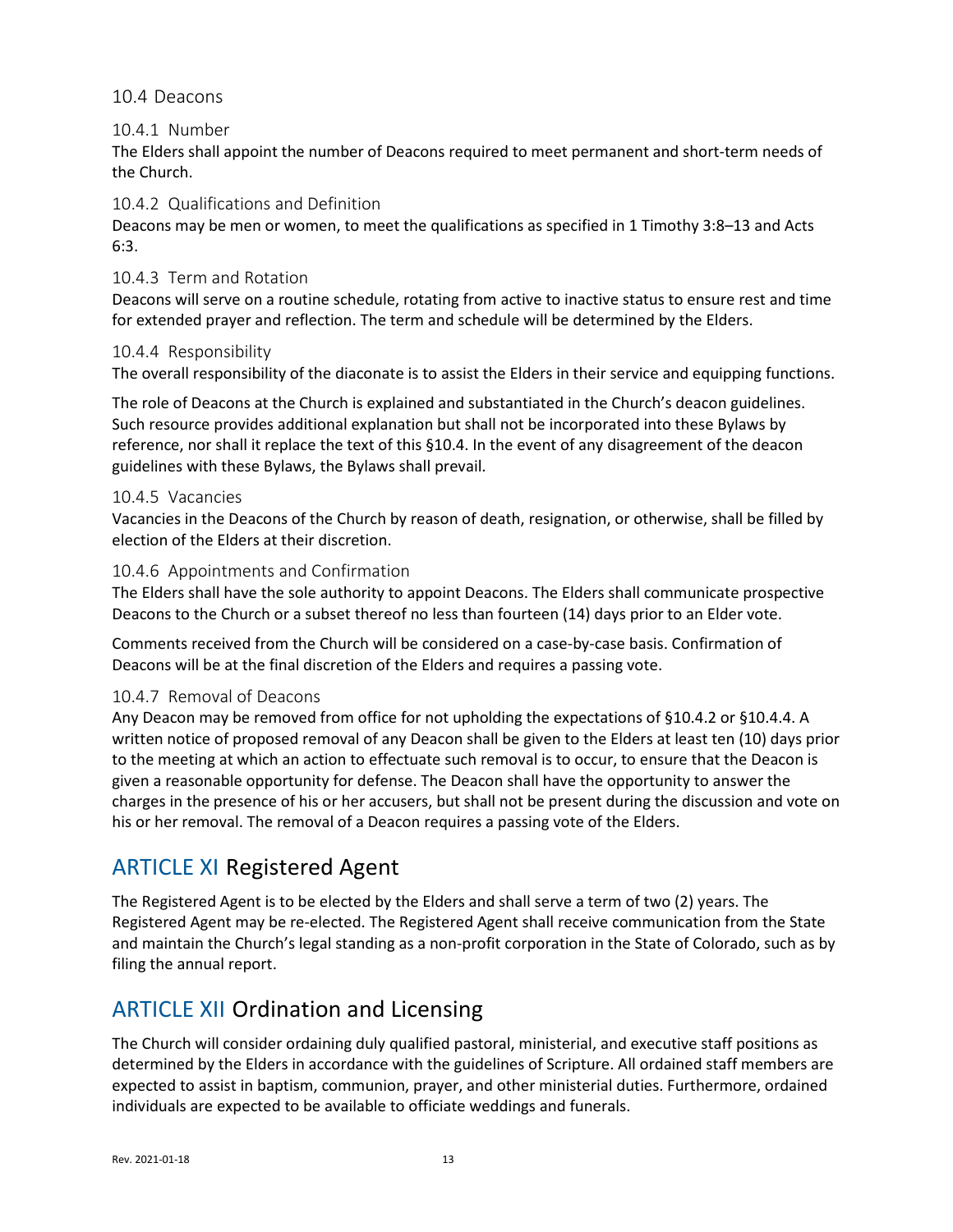The Church reserves the right to revoke ordination in cases such as moral failure or termination of employment. The decision to rescind or extend ordination shall be at the discretion of the Elders.

The Church will consider licensing select individuals on a case-by-case basis for various aspects of ministry and mission. Licenses can be issued for a specific term or indefinite periods at the discretion of the Elders. The Church also reserves the right to revoke a license at the discretion of the Elders.

The Church's ordination and licensing processes are explained and substantiated more fully in its ordination and licensing guidelines. Such resource provides additional explanation but shall not be incorporated into these Bylaws by reference, nor shall it replace the text o[f Article XI](#page-12-1) above. In the event of any disagreement with these Bylaws, the Bylaws shall prevail.

# <span id="page-13-0"></span>ARTICLE XIII Church Discipline

Church discipline is a necessary mark of a healthy church and shall be applied in cases of sexual misconduct, gossip, divisiveness, dishonesty, and various other expressions of sin. In accordance with the biblical pattern generally outlined in Matthew 18:15–17, a person who evidences such sin will be confronted in an initial one-on-one meeting, followed by escalating engagement by ministerial and pastoral staff and Elders.

Where the steps of discipline are exhausted in cases of unrepentant and/or habitual sin, the Elders will consider removing a person from membership with the hope of eventual reconciliation and restoration. This removal may or may not include a prohibition to attend Church services and events, depending on the circumstances. In addition, it might include public disclosure of removal from membership and the circumstances leading to this decision to the corporate membership of the Church. Those so disciplined will in turn be restored to fellowship when the Elders have determined that appropriate repentance has occurred.

The process of discipline within the Church is explained more fully in the Church's discipline guidelines. Such resource provides additional explanation but shall not be incorporated into these Bylaws by reference, nor shall it replace the text o[f Article XIII](#page-13-0) above. In the event of any disagreement of the discipline guidelines document with these Bylaws, the Bylaws shall prevail.

# <span id="page-13-1"></span>ARTICLE XIV Church Disruptions

Any person deemed by an Elder to pose a physical or psychological threat to any person or to the Church, or to be causing, about to cause, or capable of causing disruption to the religious services and activities of the Church, shall be considered a trespasser on Church property and may be ejected summarily. No Church employee or Elder shall incur any liability for acting in good faith in the interests of the Church pursuant to this section.

# <span id="page-13-2"></span>ARTICLE XV Indemnification of Directors, Officers, Employees, and Agents

## <span id="page-13-3"></span>15.1 Definitions

For purposes of this Article, the following terms shall have the meanings set forth below:

- A. "Corporation" means the Church and, in addition to the resulting or surviving corporation, any domestic or foreign entity that is a predecessor of a corporation by reason of a merger, consolidation, or other transaction in which the predecessor's existence ceased upon consummation of the transaction.
- B. "Director" means an individual who is or was an Elder of the Corporation, and an individual who, while such an Elder of the Corporation, is or was serving at the Corporation's request as an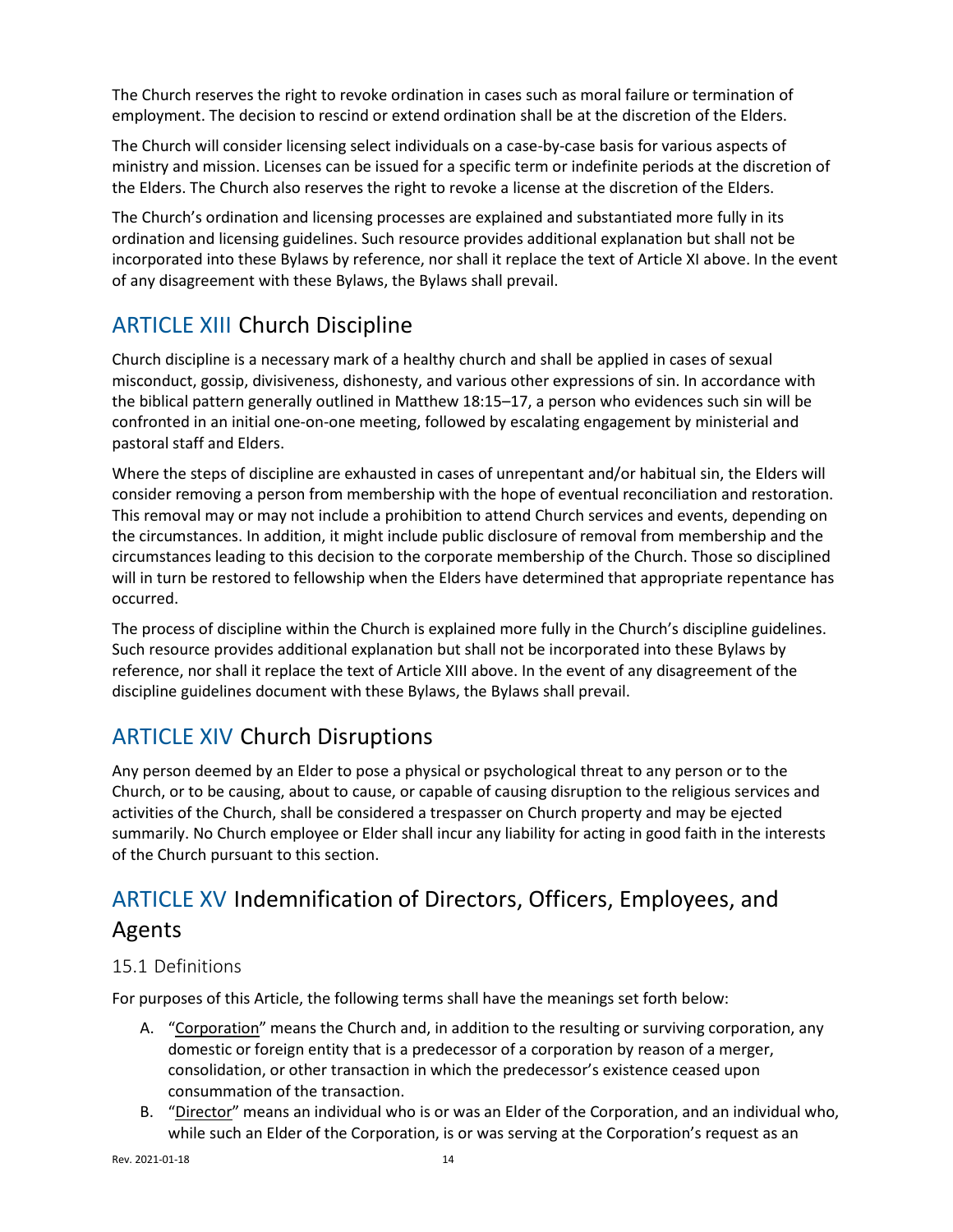Elder, officer, partner, trustee, employee, fiduciary, or agent of any other foreign or domestic corporation or other entity or employee benefit plan. A Director shall be considered to be serving an employee benefit plan at the Corporation's request if his or her duties to the Corporation also impose duties on, or otherwise involve services by, the director to the plan or to participants in or beneficiaries of the plan. "Director" includes, unless the context otherwise requires, the estate or personal representative of a director.

- C. "Expenses" means the actual and reasonable expenses, including counsel's fees, incurred by a party in connection with a proceeding.
- D. "Liability" means the obligation incurred with respect to a proceeding to pay a judgment, settlement, penalty, fine (including an excise tax assessed with respect to a private foundation or an employee benefit plan) or reasonable expenses.
- E. "Official capacity," when used with respect to a director of the Corporation, means the office of director in the Corporation and, when used with respect to a person in a capacity other than as a Director (even if such person is also a director), means the office in the Corporation held by the officer or the employment, fiduciary, or agency relationship undertaken by the employee, fiduciary, or agent on behalf of the Corporation in the performance of his or her duties in his or her capacity as such officer, employee, fiduciary, or agent. "Official capacity" does not include service for any other foreign or domestic corporation or for any other entity or employee benefit plan when acting directly on behalf of such other corporation, entity, or employee benefit plan as a director, officer, employee, fiduciary, or agent thereof.
- F. "Party" means any person who was, is, or is threatened to be made, a named defendant or respondent in a proceeding by reason of the fact that such person is or was a director, officer, employee, or fiduciary of the Corporation, and any person who, while a director, officer, employee, or fiduciary of the Corporation, is or was serving at the request of the Corporation as a director, officer, partner, trustee, employee, fiduciary, or agent of any other foreign or domestic corporation or of any other entity or employee benefit plan. A party shall be considered to be serving an employee benefit plan at the Corporation's request if such party's duties to the Corporation also impose duties on or otherwise involve services by such party to the plan or to participants in or beneficiaries of the plan. "Party" includes, unless the context otherwise requires, the estate or personal representative of such party.
- G. "Proceeding" means any threatened, pending, or completed action, suit, or proceeding, or any appeal therein, whether civil, criminal, administrative, arbitrative, or investigative (including an action by or in the right of the Corporation) and whether formal or informal.

## <span id="page-14-0"></span>15.2 Right to Indemnification

- A. Standards of Conduct. Except as provided in Paragraph D below, the Corporation shall indemnify any party to a proceeding against liability incurred in or as a result of the proceeding if (a) such party conducted himself or herself in good faith, (b) such party reasonably believed (i) in the case of a director acting in his or her official capacity, that his or her conduct was in the Corporation's best interests, or (ii) in all other cases, that such party's conduct was at least not opposed to the Corporation's best interests, and (c) in the case of any criminal proceeding, such party had no reasonable cause to believe his or her conduct was unlawful. For purposes of determining the applicable standard of conduct under this Section 2, any party acting in his or her official capacity who is also a director of the Corporation shall be held to the standard of conduct set forth in Paragraph A(b)(i), even if such party is sued solely in a capacity other than as such director.
- B. Employee Benefit Plan. A party's conduct with respect to an employee benefit plan for a purpose such party reasonably believed to be in the interests of the participants in or beneficiaries of the plan is conduct that satisfies the requirement of Paragraph A(b)(ii). A party's conduct with respect to an employee benefit plan for a purpose that such party did not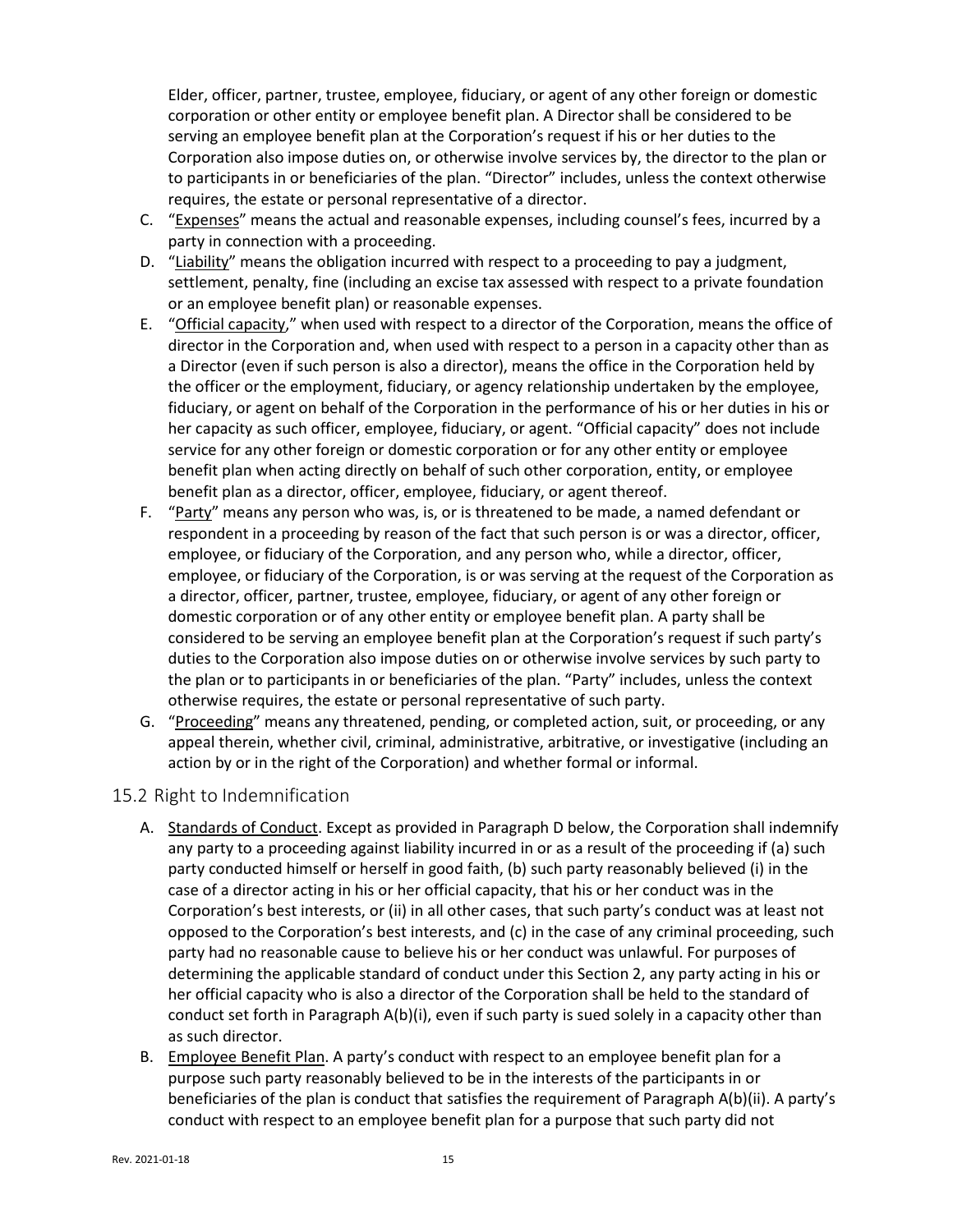reasonably believe to be in the interests of the participants in or beneficiaries of the plan shall be deemed not to satisfy the requirements of Paragraph A(a).

- C. Settlement. The termination of any proceeding by judgment, order, settlement, or conviction, or upon a plea of nolo contendere or its equivalent, is not, of itself, determinative that the party did not meet the applicable standard of conduct set forth in Paragraph A.
- D. Indemnification Prohibited. Except as hereinafter set forth in Paragraph E, the Corporation may not indemnify a party under this Section 2 either in connection with (a) any proceeding by or in the right of the Corporation in which the party is or has been adjudged liable to the Corporation, or (b) any proceeding charging that the party derived an improper personal benefit, whether or not involving action in the party's official capacity, in which proceeding the party is adjudged liable on the basis that he or she derived an improper personal benefit (even if the Corporation was not thereby damaged).
- E. Court-Ordered Indemnification. Notwithstanding the foregoing, the Corporation shall indemnify any party if and to the extent required by the court conducting the proceeding, or any other court of competent jurisdiction to which the party has applied, if it is determined by such court, upon application by the party, that despite the adjudication of liability in the circumstances described in clauses (a) and (b) of Paragraph D or whether or not the party met the applicable standard of conduct set forth in Paragraph A, and in view of all relevant circumstances, the party is fairly and reasonably entitled to indemnification for such expenses as the court deems proper in accordance with the Colorado Revised Nonprofit Corporation Act.
- F. Claims by or in the Right of Corporation. Indemnification permitted under this [§15.2](#page-14-0) in connection with a proceeding by or in the right of the Corporation shall be limited to reasonable expenses incurred in connection with the proceeding. If the corporation indemnifies or advances expenses to a party under this Article in connection with a proceeding by or in the right of the Corporation, the Corporation shall give written notice of such indemnification or advance to the voting members, if any, with or before the notice of the next members' meeting. If the next member action is taken without a meeting at the instigation of the Elder council, such notice shall be given to the voting members at or before the time the first member signs a writing consenting to such action.
- G. Combined Proceedings. If any claim made by or in the right of the Corporation against a party is joined with any other claim against such party in a single proceeding, the claim by or in the right of the Corporation (and all expenses related thereto) shall nevertheless be deemed the subject of a separate and distinct proceeding for purposes of this Article.

## <span id="page-15-0"></span>15.3 Prior Authorization Required

Any indemnification under [§15.2](#page-14-0) (unless ordered by a court) shall be made by the Corporation only if authorized in the specific case after a determination has been made that the party is eligible for indemnification in the circumstances because the party has met the applicable standard of conduct set forth in [§15.2,](#page-14-0) Paragraph A and after an evaluation has been made as to the reasonableness of the expenses. Any such determination, evaluation and authorization shall be made by the Elder council by a three-quarters (3/4) vote of a quorum of such Elder council, which quorum shall consist of all Elders not parties to the subject proceeding, or by such other person or body as permitted by law.

## <span id="page-15-1"></span>15.4 Success on Merits or Otherwise

Notwithstanding any other provision of this Article, the Corporation shall indemnify a party to the extent such party has been wholly successful, on the merits or otherwise, including without limitation, dismissal without prejudice or settlement without admission of liability, in defense of any proceeding, against reasonable expenses incurred by such party in connection therewith.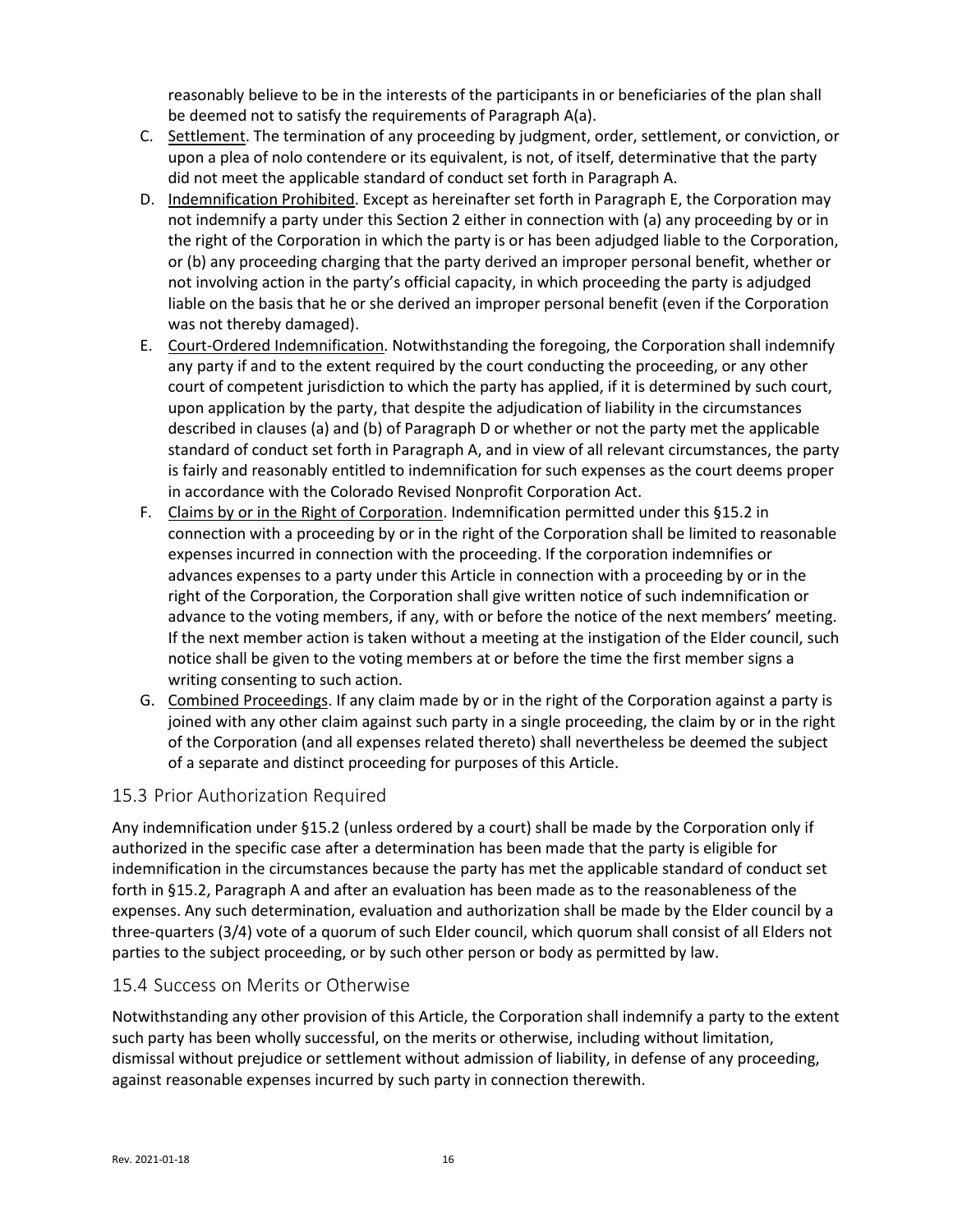## <span id="page-16-0"></span>15.5 Advancement of Expenses

The Corporation shall pay for or reimburse the reasonable expenses, or a portion thereof, incurred by a party in advance of the final disposition of the proceeding if: (1) the party furnishes the Corporation a written affirmation of such party's good faith belief that he or she has met the standard of conduct described in [§15.2,](#page-14-0) Paragraph A; (2) the party furnishes the Corporation a written undertaking, executed personally or on behalf of such party, to repay the advance if it is ultimately determined that the party did not meet such standard of conduct; and (3) authorization of a payment and a determination that the facts then known to those making the determination would not preclude indemnification under this Article have been made in the manner provided in [§15.3.](#page-15-0) The undertaking required by clause (2) must be an unlimited general obligation of the party, but need not be secured and may be accepted without reference to financial ability to make repayment.

## <span id="page-16-1"></span>15.6 Payment Procedures

The Corporation shall promptly act upon any request for indemnification, which request must be in writing and accompanied by the order of court or other reasonably satisfactory evidence documenting disposition of the proceeding in the case of indemnification under [§15.4](#page-15-1) and by the written affirmation and undertaking to repay as required by [§15.5](#page-16-0) in the case of indemnification under such section. If no disposition of such claim is made within ninety (90) days after written request for indemnification is made, the claimant may apply by way of civil action in any court of competent jurisdiction for an adjudication as to the validity and extent of the claim. A party's expenses incurred in connection with successfully establishing such party's right to indemnification, in whole or in part, in any such proceeding shall also be paid by the Corporation.

#### <span id="page-16-2"></span>15.7 Insurance

By action of the Elder council, notwithstanding any interest of the Elders in such action, the Corporation may purchase and maintain insurance in such amounts as the Elder council deems appropriate to protect itself and any person who is or was a director, officer, employee, fiduciary, or agent of the Corporation, or who, while a director, officer, employee, fiduciary, or agent of the Corporation, is or was serving at the request of the Corporation as a director, officer, partner, trustee, employee, fiduciary, or agent of any other foreign or domestic corporation or of any other entity or employee benefit plan against any liability asserted against or incurred by such person in any such capacity or arising out of such person's status as such, whether or not the Corporation would have the power to indemnify such person against such liability under applicable provisions of law or this Article. Any such insurance may be procured from any insurance company designated by the Elder council, whether such insurance company is formed under the laws of Colorado or any other jurisdiction, including any insurance company in which the Corporation has an equity or any other interest, through stock ownership or otherwise. The Corporation may create a trust fund, grant a security interest or use other means (including, without limitation, a letter of credit) to ensure the payment of such sums as may become necessary to effect indemnification as provided herein.

## <span id="page-16-3"></span>15.8 Right to Impose Conditions to Indemnification

The Corporation shall have the right to impose, as conditions to any indemnification provided or permitted in this Article, such reasonable requirements and conditions as may appear appropriate to the Elder council in each specific case and circumstances, including but not limited to any one or more of the following: (1) that any counsel representing the party to be indemnified in connection with the defense or settlement of any proceeding shall be counsel mutually agreeable to the party and to the Corporation; (2) that the Corporation shall have the right, at its option, to assume and control the defense or settlement of any claim or proceeding made, initiated or threatened against the party to be indemnified; and (3) that the Corporation shall be subrogated, to the extent of any payments made by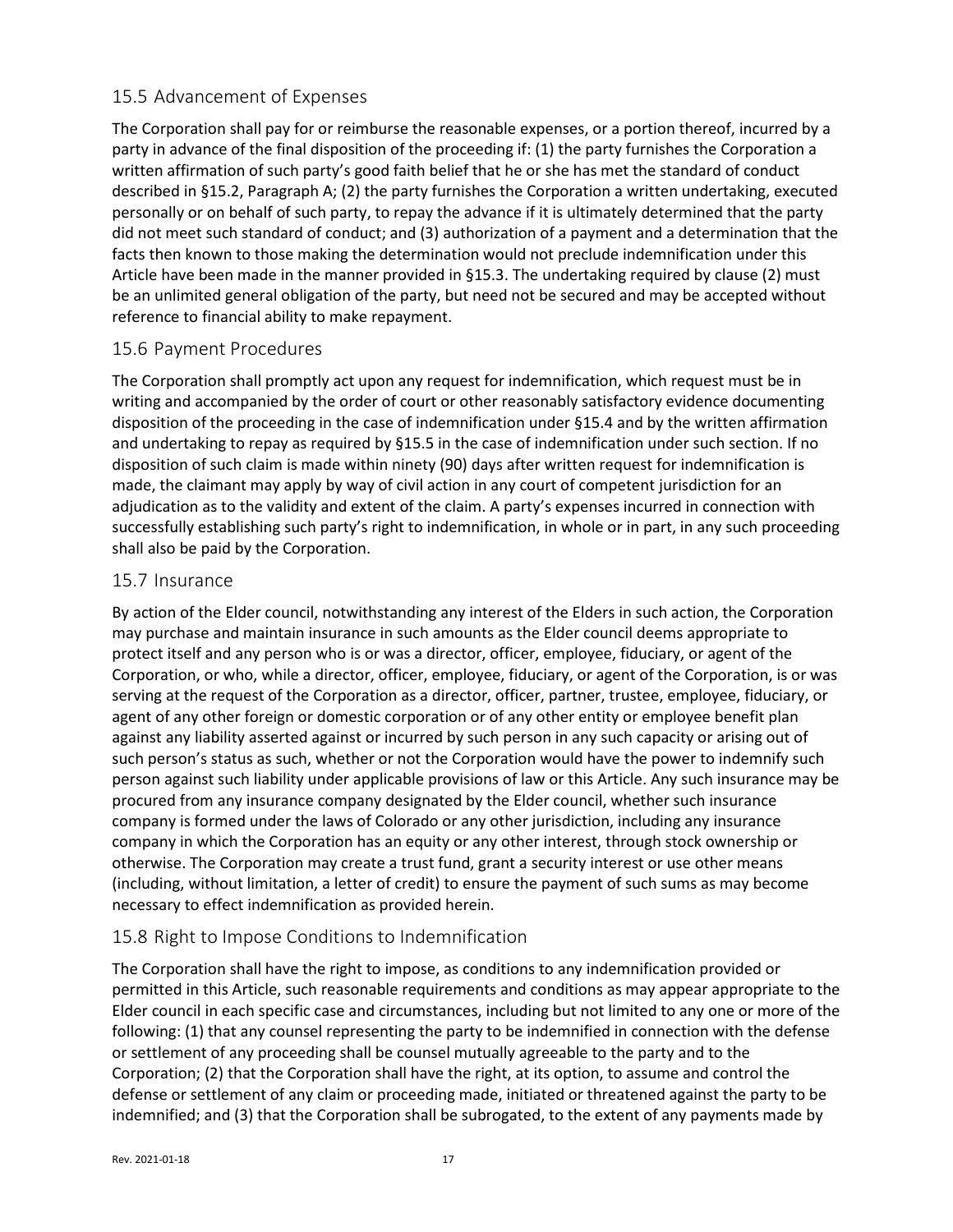way of indemnification, to all of the indemnified party's right of recovery, and that the party to be indemnified shall execute all writings and do everything necessary to assure such rights of subrogation to the Corporation.

## <span id="page-17-0"></span>15.9 Other Rights and Remedies

The indemnification provided by this Article shall be in addition to other rights to indemnification which a party may have or hereafter acquire by virtue of applicable statute.

## <span id="page-17-1"></span>15.10 Applicability; Effect

The indemnification provided in this Article shall be applicable to acts or omissions that occurred prior to the adoption of this Article, shall continue as to any party entitled to indemnification under this Article who has ceased to be a director, officer, employee, fiduciary, or agent of the Corporation or, at the request of the Corporation, was serving as and has since ceased to be a director, officer, partner, trustee, employee, fiduciary, or agent of any other domestic or foreign corporation, or of any other entity or employee benefit plan, and shall inure to the benefit of the estate and personal representatives of each such person. The repeal or amendment of this Article or of any section or provision hereof that would have the effect of limiting, qualifying or restricting any of the powers or rights of indemnification provided or permitted in this Article shall not, solely by reason of such repeal or amendment, eliminate, restrict or otherwise affect the right or power of the Corporation to indemnify any person, or affect any right of indemnification of such person, with respect to any acts or omissions that occurred prior to such repeal or amendment. All rights to indemnification under this Article shall be deemed to be provided by a contract between the Corporation and each party covered hereby.

## <span id="page-17-2"></span>15.11 Indemnification of Agents

The Corporation shall have the right, but shall not be obligated, to indemnify any agent of the Corporation who is not otherwise covered by this Article to the fullest extent permissible by the laws of Colorado. Unless otherwise provided in any separate indemnification arrangement, any such indemnification shall be made only as authorized in the specific case in the manner provided in [§15.3.](#page-15-0)

## <span id="page-17-3"></span>15.12 Savings Clause; Limitation

If this Article or any paragraph or provision hereof shall be invalidated by any court on any ground, then the Corporation shall nevertheless indemnify each party otherwise entitled to indemnification hereunder to the fullest extent permitted by law or any applicable provision of this Article that shall not have been invalidated. Notwithstanding any other provision of these Bylaws, the Corporation shall neither indemnify any person nor purchase any insurance in any manner or to any extent that would jeopardize or be inconsistent with the qualification of the Corporation as an organization described in Section 501(c)(3) of the Internal Revenue Code (the "Code"). Notwithstanding any other provision of these Bylaws, if the Corporation is found to be a private foundation in a final determination, then the Corporation shall neither indemnify any person nor purchase any insurance if such indemnification or purchase of insurance would be considered an act of self-dealing under Section 4941 of the Code.

# <span id="page-17-4"></span>ARTICLE XVI Conflict of Interest Policy

## <span id="page-17-5"></span>16.1 Purpose

The purpose of the Conflict of Interest Policy is to protect the Church's interest when it is contemplating entering into a transaction or arrangement that might benefit the private interest of an Elder or Officer of the Church, or might result in a possible excess benefit transaction. This policy is intended to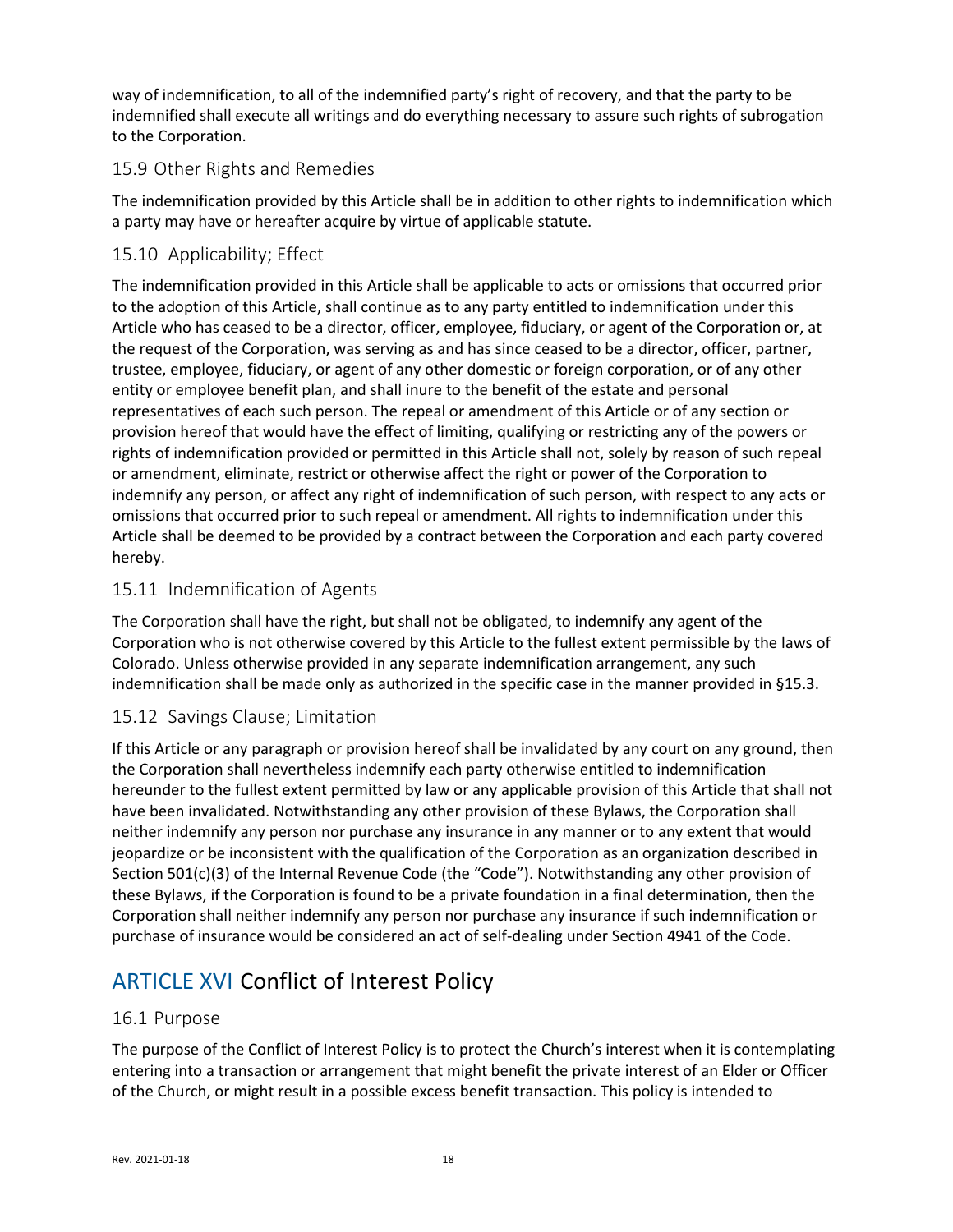supplement, but not replace, any applicable state and federal laws governing conflicts of interest applicable to nonprofit and charitable organizations.

### <span id="page-18-0"></span>16.2 Definitions

#### 16.2.1 Interested Person

Any Elder, Officer, or employee with powers delegated by the Elder council, who has a direct or indirect financial interest, as defined below, is an interested person.

#### 16.2.2 Financial Interest

A person has a financial interest if the person has, directly or indirectly, through business, investment, or family, (a) an ownership or investment interest in any entity with which the Church has a transaction or arrangement; (b) a compensation arrangement with the Church or with any entity or individual with which the Church has a transaction or arrangement; or (c) potential ownership or investment interest in, or compensation arrangement with, any entity or individual with which the Church is negotiating a transaction or arrangement. Compensation includes direct or indirect remuneration, as well as gifts or favors that are not insubstantial. A financial interest is not necessarily a conflict of interest.

#### <span id="page-18-1"></span>16.3 Procedures

#### 16.3.1 Duty to Disclose

In connection with any actual or possible conflict of interest, an interested person must disclose the existence of the financial interest and be given opportunity to disclose all material facts to the Elders.

#### 16.3.2 Determining Whether a Conflict of Interest Exists

After disclosure of the financial interest and all material facts, and after any discussion with the interested person, he or she shall leave the Elder council meeting while the determination of a conflict of interest is discussed and voted upon. The remaining Elders shall decide if a conflict of interest exists.

#### 16.3.3 Procedures for Addressing the Conflict of Interest

An interested person may make a presentation at the Elder meeting, but after the presentation, he or she shall leave the meeting during the discussion of, and the vote on, the transaction or arrangement involving the possible conflict of interest.

The chairman of the Elder council may, if appropriate, appoint a disinterested person or committee to investigate alternatives to the proposed transaction or arrangement.

After exercising due diligence, the Elders shall determine whether the Church can obtain, with reasonable efforts, a more advantageous transaction or arrangement from a person or entity that would not give rise to a conflict of interest.

If a more advantageous transaction or arrangement is not reasonably possible under circumstances not producing a conflict of interest, the Elders shall determine by a majority vote of the disinterested directors whether the transaction or arrangement is in the Church's best interests, for its own benefit, and whether it is fair and reasonable. In conformity with the above determination, it shall make its decision whether to enter into the transaction or arrangement.

#### 16.3.4 Violations of the Conflicts of Interest Policy

If the Elder council has reasonable cause to believe an Elder has failed to disclose actual or possible conflicts of interest, it shall inform the Elder of the basis for such belief and afford him an opportunity to explain the alleged failure to disclose.

If, after hearing the Elder's response and after making further investigation as warranted by the circumstances, the Elder council determines the member has failed to disclose an actual or possible conflict of interest, it shall take appropriate disciplinary and corrective action.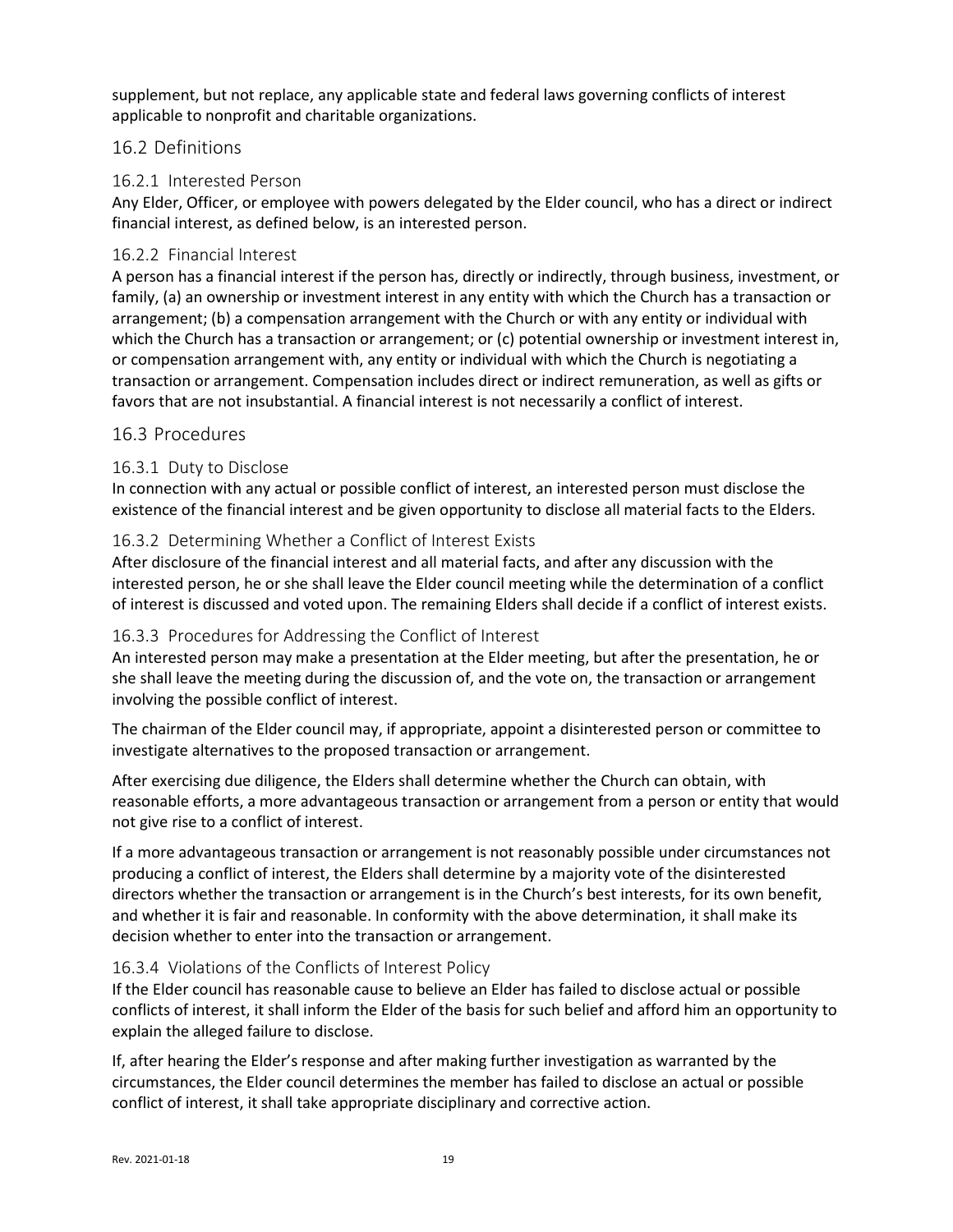## <span id="page-19-0"></span>16.4 Records of Proceedings

The minutes of the Elder council shall contain: (a) the names of the persons who disclosed or otherwise were found to have a financial interest in connection with an actual or possible conflict of interest, the nature of the financial interest, any action taken to determine whether a conflict of interest was present, and the Elder council's decision as to whether a conflict of interest in fact existed; and (b) the names of the persons who were present for discussions and votes relating to the transaction or arrangement, the content of the discussion, including any alternatives to the proposed transaction or arrangement, and a record of any votes taken in connection with the proceedings.

## <span id="page-19-1"></span>16.5 Compensation

A voting member of the Elder council who receives compensation, directly or indirectly, from the Church for services is precluded from voting on matters pertaining to that member's compensation.

A voting member of any committee whose jurisdiction includes compensation matters and who receives compensation, directly or indirectly, from the Church for services is precluded from voting on matters pertaining to that member's compensation.

No voting member of the Elder council or any committee whose jurisdiction includes compensation matters and who receives compensation, directly or indirectly, from the Church, either individually or collectively, is prohibited from providing information to any committee regarding compensation.

# <span id="page-19-2"></span>ARTICLE XVII Emergency Powers

An "emergency" exists for the purposes of this section if a quorum of the Elders cannot readily be obtained because of some catastrophic event. In the event of an emergency, the Elder council may (a) modify lines of succession to accommodate the incapacity of any Elder council member, officer, employee or agent; and (b) relocate the principal office, designate alternative principal offices or regional offices, or authorize employees to do so. During an emergency, notice of a meeting of the Elders only needs to be given to those Elder council members for whom such notice is practicable. The form of such notice may also include notice by publication or radio. One or more Elders present at a meeting of the Elder council may be deemed Elders for the meeting, as necessary to achieve a quorum. Corporate action taken in good faith during an emergency binds the Church and may not be the basis for imposing liability on any Elder council member, officer, employee, or agent of the Church on the ground that the action was not authorized. The Elder council may also adopt emergency bylaws, subject to amendments or repeal by the full Elder council, which may include provisions necessary for managing the Church during an emergency including (a) procedures for calling a meeting of the Elders; (b) quorum requirements for the meeting; and (c) designation of additional or substitute Elder council members. The emergency bylaws shall remain in effect during the emergency and not after the emergency ends.

# <span id="page-19-3"></span>ARTICLE XVIII Transactions of the Church

## <span id="page-19-4"></span>18.1 Contracts and Legal Instruments

The Elder council may authorize an individual Elder, Officer, employee, or agent of the Church to enter into a contract or execute and deliver any instrument in the name of and on behalf of the Church. This authority may be limited to a specific contract or instrument, or it may extend to any number and type of possible contracts and instruments.

## <span id="page-19-5"></span>18.2 Deposits

All funds of the Church shall be deposited to the credit of the Church in banks, trust companies, or other depositories that the Elder council selects.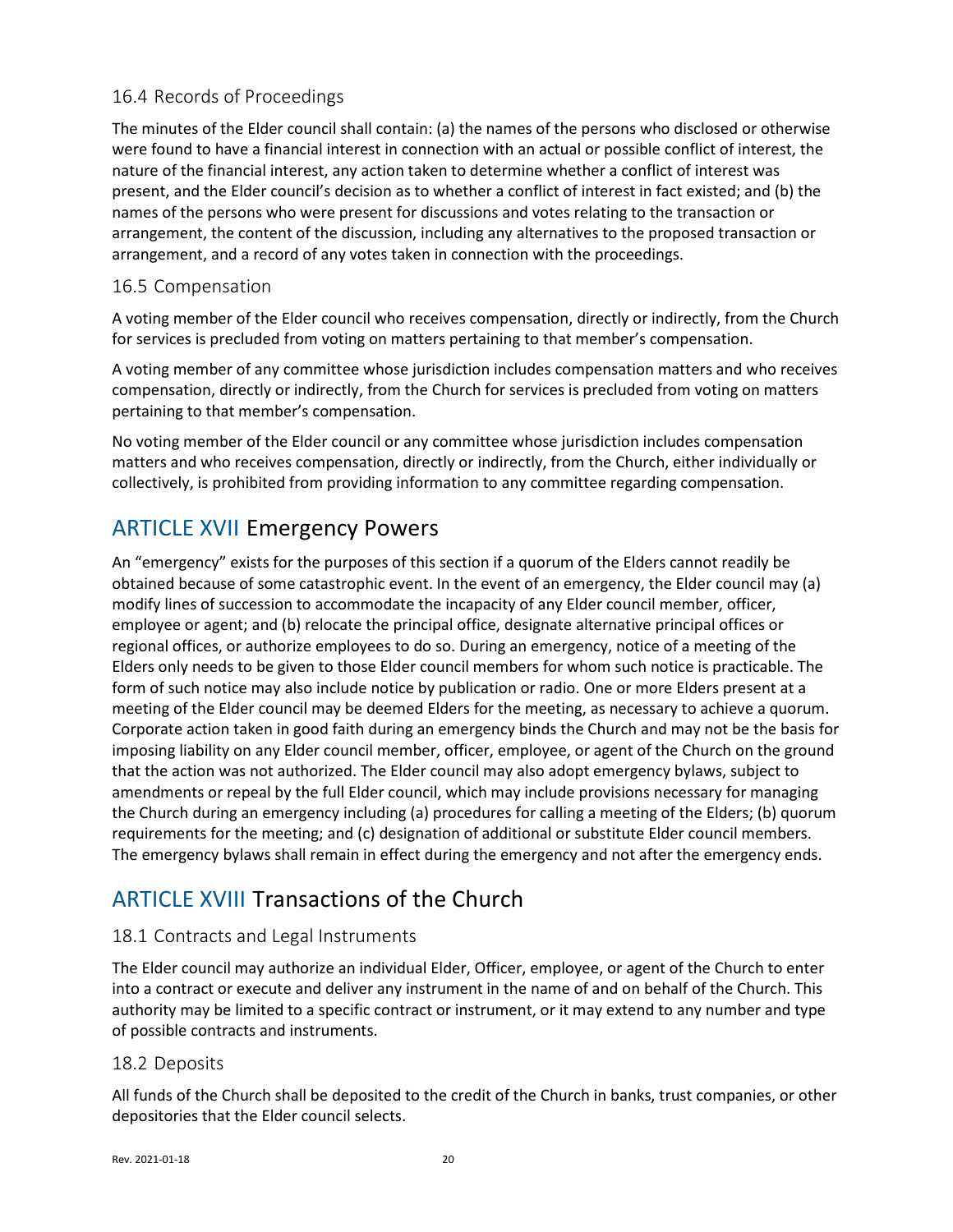### <span id="page-20-0"></span>18.3 Gifts

The Elders may accept on behalf of the Church any contribution, gift, bequest, or devise for the general purposes or any special purpose of the Church including, but not limited to, gifts of money, annuity arrangements, securities, and other tangible and intangible personal property, real property, and interest therein. The Elders may make gifts and give charitable contributions that are not prohibited by these Bylaws, the Articles of Incorporation, state law, or any requirements for maintaining the Church's federal and state tax status.

## <span id="page-20-1"></span>18.4 Ownership and Distribution of Property

The Church shall hold, own, and enjoy its own personal and real property, without any right of reversion to another entity, except as provided in these Bylaws.

## <span id="page-20-2"></span>ARTICLE XIX Books and Records

## <span id="page-20-3"></span>19.1 Required Books and Records

The Church shall keep correct and complete books and records of account.

#### <span id="page-20-4"></span>19.2 Fiscal Year

The fiscal year of the Church shall begin on the first day of January and end on the last day of December in each year.

#### <span id="page-20-5"></span>19.3 Independent Financial Audit

The Church will engage an independent certified public accountant to conduct an audit of the financial records of the Church no less than every three years in accordance with the auditing standards generally accepted in the United States of America. The auditor will express an opinion on the financial statements presented in conformity with accounting principles generally accepted in the United States of America. These financial statements are to include, but not be limited to, a statement of financial condition, a statement of activity, and a statement of cash flows and disclosures.

## <span id="page-20-6"></span>19.4 Individual Privacy

The Church shall diligently watch to keep private all records concerning polity, doctrine, counseling, and information on individuals in fellowship with the Church. The Church must not disclose any records that may compromise private information about an individual's attendance, membership status, giving, or counseling records.

# <span id="page-20-7"></span>ARTICLE XX Dissolution and Mergers

"Dissolution" means the complete disbanding of the Church so that it no longer functions as a congregation or as a corporate entity. Upon the dissolution of the Church, its property shall be applied and distributed as follows: (1) all liabilities and obligations of the Church shall be paid and discharged, or adequate provision shall be made therefore; (2) assets held by the Church upon condition requiring return, transfer, or conveyance, which condition occurs by reason of the dissolution, shall be returned, transferred, or conveyed in accordance with such requirements; (3) assets received and not held upon a condition requiring return, transfer, or conveyance by reason of the dissolution, shall be transferred or conveyed to one or more domestic or foreign corporations, societies, or organizations that qualify as exempt organizations under section  $501(c)(3)$  of the Internal Revenue Code of 1986 (or the corresponding provision of any future United States Internal Revenue Law), and are engaged in activities substantially similar to those of the Church; this distribution shall be done pursuant to a plan adopted by the Elders by passing vote as defined in [§10.1.8](#page-10-1) of these Bylaws; and (4) any assets not otherwise